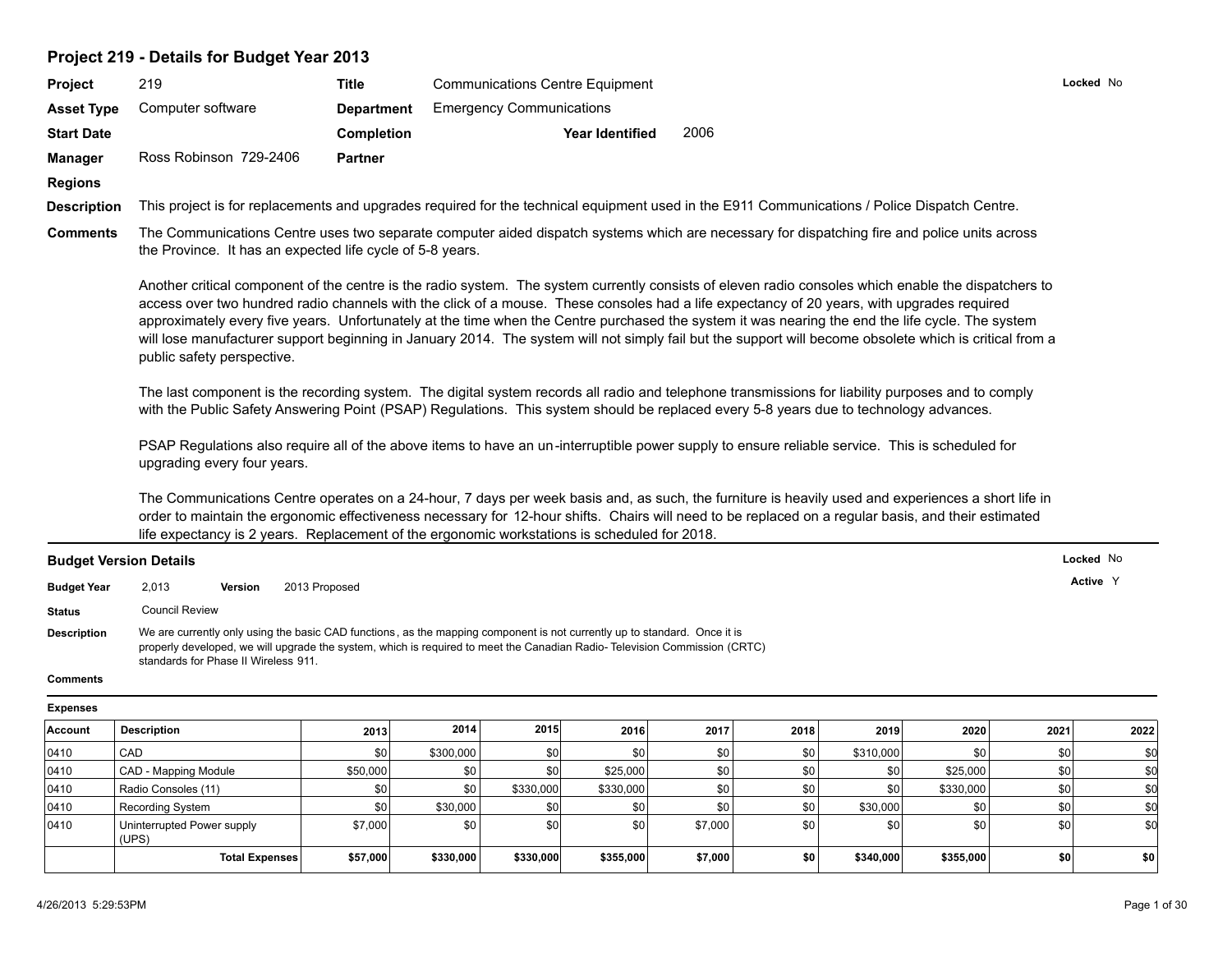#### **Revenues**

| <b>Account</b> | <b>Description</b>              | 2013     | 2014      | 2015      | 2016      | 2017    | 2018 | 2019      | 2020      | 2021 | 2022 |
|----------------|---------------------------------|----------|-----------|-----------|-----------|---------|------|-----------|-----------|------|------|
| 13.1500        | <b>Police Equipment Reserve</b> | \$28,500 | \$165,000 | \$165,000 | \$177,500 |         | \$0  | \$170,000 | \$177,500 |      |      |
| 13.1513        | E-911 Equipment Reserve         | \$28,500 | \$165,000 | \$165,000 | \$177,500 | \$7,000 | \$0  | \$170,000 | \$177,500 |      |      |
|                | <b>Total Revenues</b>           | \$57,000 | \$330,000 | \$330,000 | \$355,000 | \$7,000 | \$0  | \$340,000 | \$355,000 |      | \$0  |

**Ranks**

|                         | <b>Operating Budget Impact</b> |                    |        |                   |      |         |  |  |  |  |  |  |  |  |
|-------------------------|--------------------------------|--------------------|--------|-------------------|------|---------|--|--|--|--|--|--|--|--|
| <b>Effective Date</b>   | <b>Account</b>                 | <b>Type</b>        | Amount | <b>FTE Impact</b> |      |         |  |  |  |  |  |  |  |  |
|                         |                                |                    |        |                   |      |         |  |  |  |  |  |  |  |  |
|                         |                                |                    |        |                   |      |         |  |  |  |  |  |  |  |  |
|                         |                                |                    |        |                   |      |         |  |  |  |  |  |  |  |  |
| <b>Related Projects</b> |                                |                    |        |                   |      |         |  |  |  |  |  |  |  |  |
|                         |                                |                    |        |                   |      |         |  |  |  |  |  |  |  |  |
|                         |                                |                    |        |                   |      |         |  |  |  |  |  |  |  |  |
| Project                 | <b>Title</b>                   | <b>Description</b> |        |                   | Year | Version |  |  |  |  |  |  |  |  |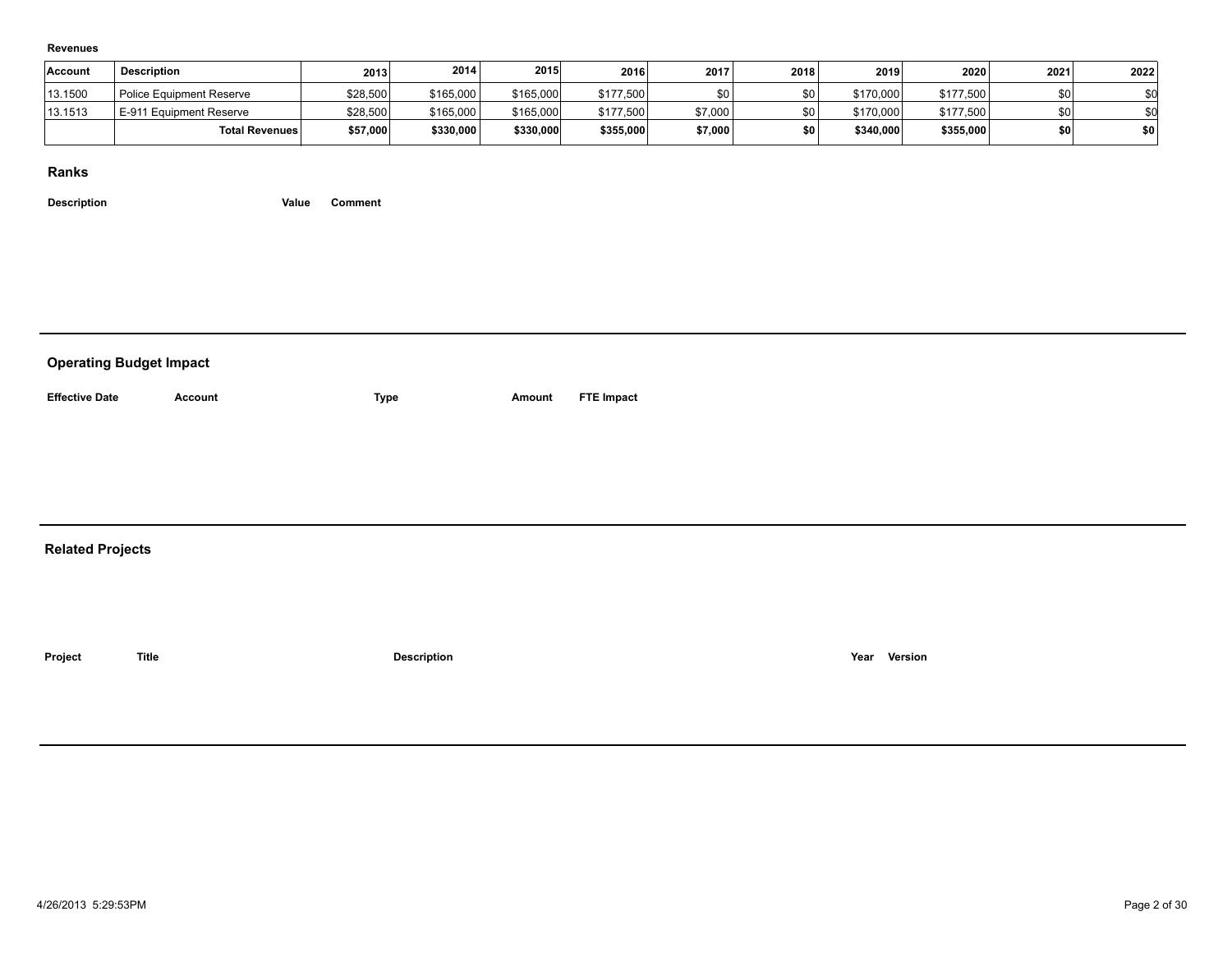## **Project 275 - Details for Budget Year 2013**

| <b>Project</b>                | 275                                                       | Title             | E-911 Centre Furnishings                                                                         |                                                                                                                                                                                                                                                                                                                                                                                                                                                                                                                                                                                                                   | Locked No |
|-------------------------------|-----------------------------------------------------------|-------------------|--------------------------------------------------------------------------------------------------|-------------------------------------------------------------------------------------------------------------------------------------------------------------------------------------------------------------------------------------------------------------------------------------------------------------------------------------------------------------------------------------------------------------------------------------------------------------------------------------------------------------------------------------------------------------------------------------------------------------------|-----------|
| <b>Asset Type</b>             | Office furniture                                          | <b>Department</b> | <b>Emergency Communications</b>                                                                  |                                                                                                                                                                                                                                                                                                                                                                                                                                                                                                                                                                                                                   |           |
| <b>Start Date</b>             |                                                           | Completion        | <b>Year Identified</b>                                                                           | 2003                                                                                                                                                                                                                                                                                                                                                                                                                                                                                                                                                                                                              |           |
| <b>Manager</b>                | Ross Robinson 729-2406                                    | <b>Partner</b>    |                                                                                                  |                                                                                                                                                                                                                                                                                                                                                                                                                                                                                                                                                                                                                   |           |
| <b>Regions</b>                |                                                           |                   |                                                                                                  |                                                                                                                                                                                                                                                                                                                                                                                                                                                                                                                                                                                                                   |           |
| <b>Description</b>            |                                                           |                   | This project is for upgrades of the technical equipment used in the E-911 Communications Centre. |                                                                                                                                                                                                                                                                                                                                                                                                                                                                                                                                                                                                                   |           |
| <b>Comments</b>               | the Province. It has an expected life cycle of 5-8 years. |                   |                                                                                                  | The Communications Centre uses two separate computer aided dispatch systems which are necessary for dispatching fire and police units across                                                                                                                                                                                                                                                                                                                                                                                                                                                                      |           |
|                               | public safety perspective.                                |                   |                                                                                                  | Another critical component of the centre is the radio system. The system currently consists of eleven radio consoles which enable the dispatchers to<br>access over two hundred radio channels with the click of a mouse. These consoles had a life expectancy of 20 years, with upgrades required<br>approximately every five years. Unfortunately at the time when the Centre purchased the system it was nearing the end the life cycle. The system<br>will lose manufacturer support beginning in January 2014. The system will not simply fail but the support will become obsolete which is critical from a |           |
|                               |                                                           |                   |                                                                                                  | The last component is the recording system. The digital system records all radio and telephone transmissions for liability purposes and to comply<br>with the Public Safety Answering Point (PSAP) Regulations. This system should be replaced every 5-8 years due to technology advances.                                                                                                                                                                                                                                                                                                                        |           |
|                               | upgrading every four years.                               |                   |                                                                                                  | PSAP Regulations also require all of the above items to have an uninterruptible power supply to ensure reliable service. This is scheduled for                                                                                                                                                                                                                                                                                                                                                                                                                                                                    |           |
|                               |                                                           |                   | life expectancy is 2 years. Replacement of the ergonomic workstations is scheduled for 2018.     | The Communications Centre operates on a 24-hour, 7 days per week basis and, as such, the furniture is heavily used and experiences a short life in<br>order to maintain the ergonomic effectiveness necessary for 12-hour shifts. Chairs will need to be replaced on a regular basis, and their estimated                                                                                                                                                                                                                                                                                                         |           |
| <b>Budget Version Details</b> |                                                           |                   |                                                                                                  |                                                                                                                                                                                                                                                                                                                                                                                                                                                                                                                                                                                                                   | Locked No |
| <b>Budget Year</b>            | 2,013<br>2013 Proposed<br>Version                         |                   |                                                                                                  |                                                                                                                                                                                                                                                                                                                                                                                                                                                                                                                                                                                                                   | Active Y  |
| <b>Status</b>                 | <b>Council Review</b>                                     |                   |                                                                                                  |                                                                                                                                                                                                                                                                                                                                                                                                                                                                                                                                                                                                                   |           |
| <b>Description</b>            |                                                           |                   |                                                                                                  |                                                                                                                                                                                                                                                                                                                                                                                                                                                                                                                                                                                                                   |           |
| <b>Comments</b>               |                                                           |                   |                                                                                                  |                                                                                                                                                                                                                                                                                                                                                                                                                                                                                                                                                                                                                   |           |
| <b>Expenses</b>               |                                                           |                   |                                                                                                  |                                                                                                                                                                                                                                                                                                                                                                                                                                                                                                                                                                                                                   |           |

| Account         | <b>Description</b>                                                                    | 2013             | 2014    | 2015     | 2016       | 2017 | 2018      | 2019 | 2020     | 2021     | 2022 |
|-----------------|---------------------------------------------------------------------------------------|------------------|---------|----------|------------|------|-----------|------|----------|----------|------|
| 0410            | Air Conditioning (operates 24/7<br>x 365 days a year keeping the<br>server room cool) | \$0 <sub>1</sub> | \$8,000 | \$C      | \$0        | \$0  | \$8,000   | \$0  | \$0      | \$0      | \$0  |
| 0410            | Chairs (9x\$1700)                                                                     | \$0 <sub>1</sub> | \$0     | \$15,300 | \$0        | \$0  | \$0       | \$0  | \$13,500 | \$0      |      |
| 0410            | Workstations                                                                          | \$0 <sub>1</sub> | \$0     |          | \$0        | \$0  | \$200,000 | \$0  | \$83,000 | \$83,000 |      |
|                 | <b>Total Expenses</b>                                                                 | \$0              | \$8,000 | \$15,300 | <b>\$0</b> | \$0  | \$208,000 | \$0  | \$96,500 | \$83,000 | \$0  |
| <b>Revenues</b> |                                                                                       |                  |         |          |            |      |           |      |          |          |      |
| Account         | <b>Description</b>                                                                    | 2013             | 2014    | 2015     | 2016       | 2017 | 2018      | 2019 | 2020     | 2021     | 2022 |
| 13.1500         | <b>Police Equipment Reserve</b>                                                       | \$0 <sub>1</sub> | \$4,000 | \$7,650  | \$0        | \$0  | \$104,000 | \$0  | \$48,250 | \$41,500 |      |

4/26/2013 5:29:53PM Page 3 of 30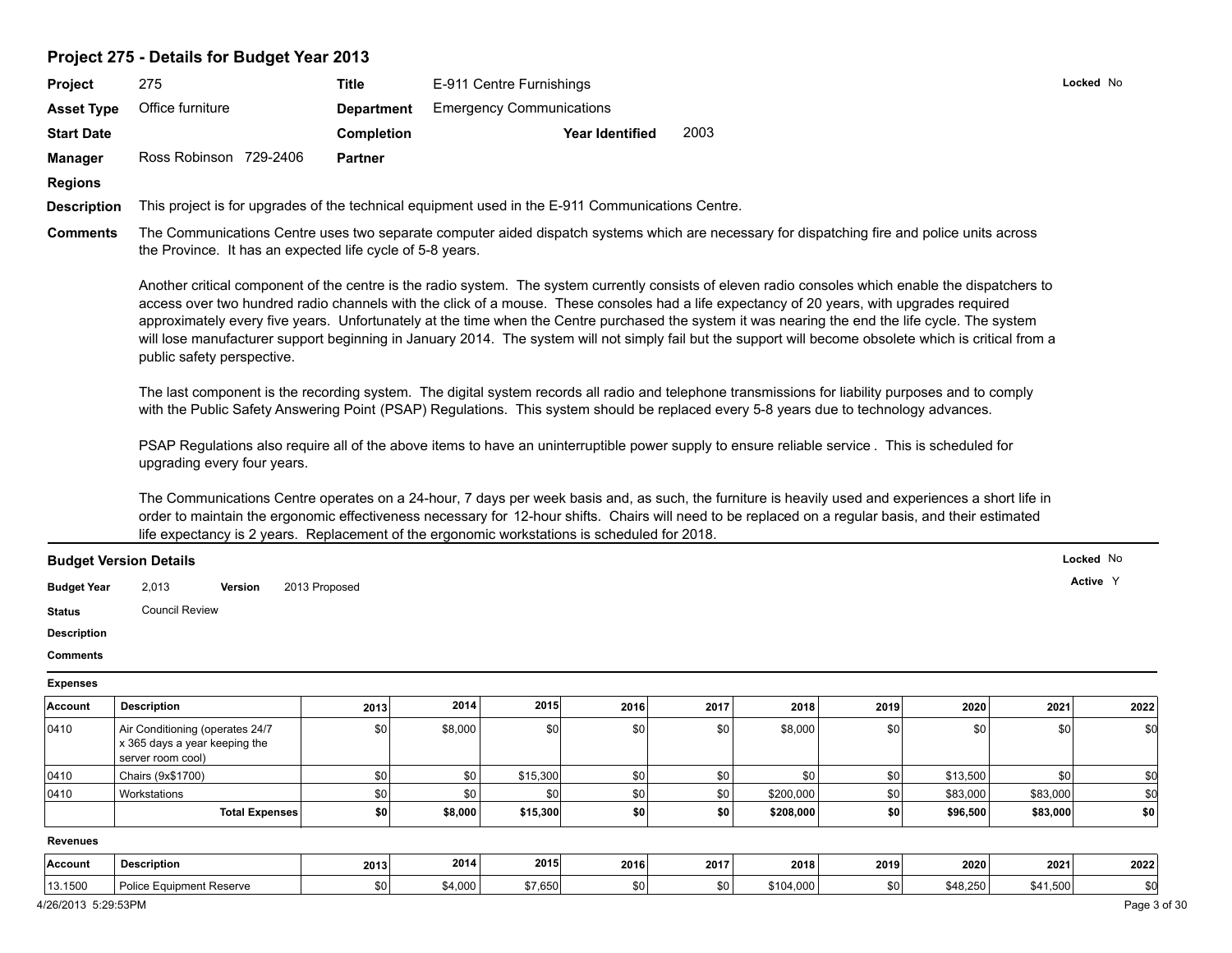| 13.1513 | E-911 Ear<br><b>Equipment Reserve</b> | \$0 l     | \$4,000 | 27.25<br>: 51<br>ມບບບ | $\sim$ |    | \$104,000 | cΩ.       | \$48,250 | \$41,500 |           |
|---------|---------------------------------------|-----------|---------|-----------------------|--------|----|-----------|-----------|----------|----------|-----------|
|         | <b>Total Revenues</b>                 | <b>SO</b> | \$8,000 | \$15,300              | ا SO   | œп | \$208,000 | <b>SO</b> | \$96,500 | \$83,000 | <b>SO</b> |

**Description Value Comment**

# **Operating Budget Impact Effective Date Account Type Amount FTE Impact Related Projects Project Title Description Year Version**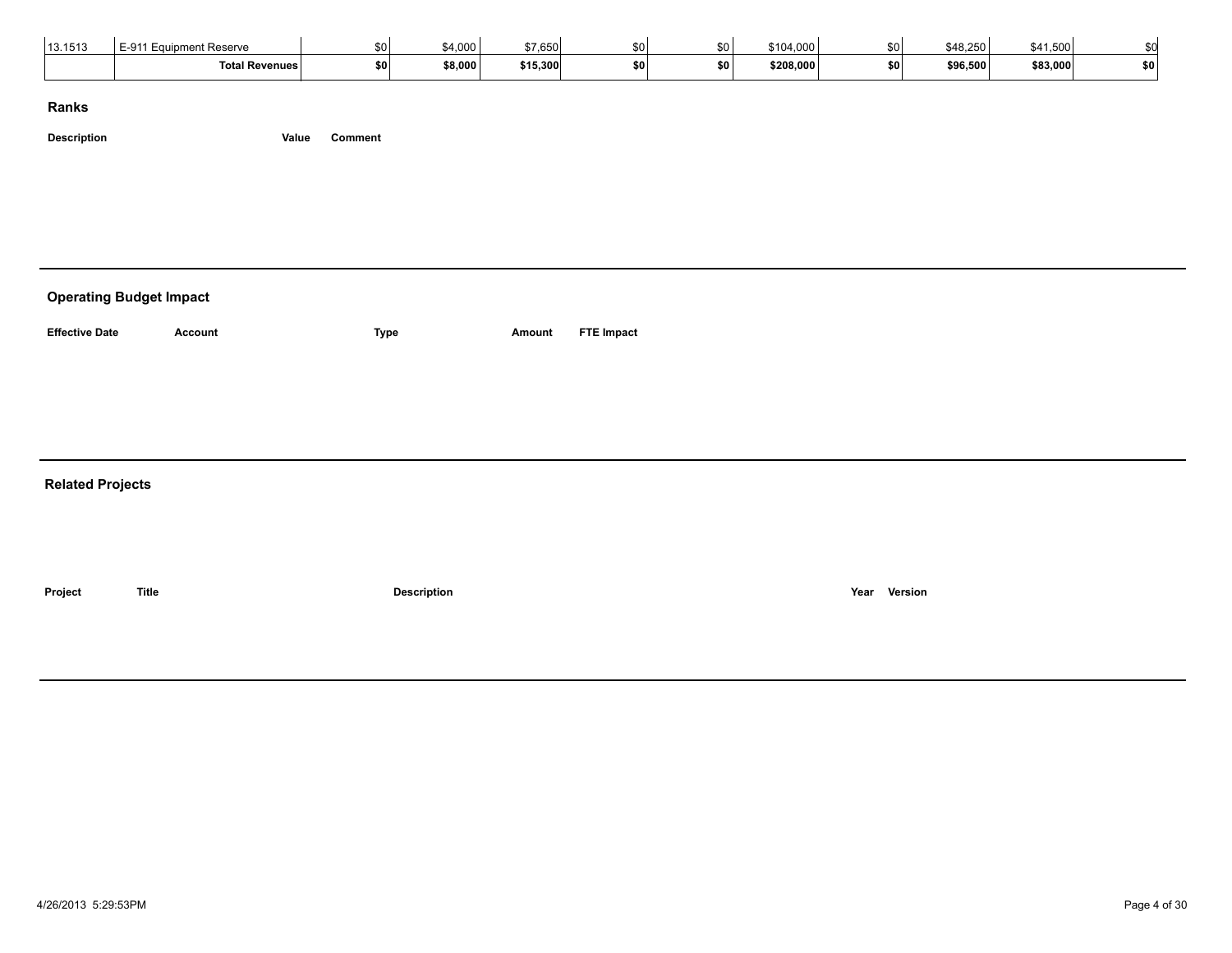# **Project 211 - Details for Budget Year 2013**

| Project            | 211                                                                                                                                                                                                          | <b>Title</b>      |          | <b>Community Alerting System</b> |                        |       |      |           |      |      | Locked No |
|--------------------|--------------------------------------------------------------------------------------------------------------------------------------------------------------------------------------------------------------|-------------------|----------|----------------------------------|------------------------|-------|------|-----------|------|------|-----------|
| <b>Asset Type</b>  | Other communication equipmen Department                                                                                                                                                                      |                   |          | <b>Emergency Preparedness</b>    |                        |       |      |           |      |      |           |
| <b>Start Date</b>  |                                                                                                                                                                                                              | <b>Completion</b> |          |                                  | <b>Year Identified</b> | 2003  |      |           |      |      |           |
| <b>Manager</b>     | Brian Kayes 729-2239                                                                                                                                                                                         | <b>Partner</b>    |          |                                  |                        |       |      |           |      |      |           |
| <b>Regions</b>     |                                                                                                                                                                                                              |                   |          |                                  |                        |       |      |           |      |      |           |
| <b>Description</b> | This project is for the installation, expansion and eventual replacement of the community warning system capable of alerting the citizens of the                                                             |                   |          |                                  |                        |       |      |           |      |      |           |
|                    | presence of an emergency situation to which some response on their part may be required.                                                                                                                     |                   |          |                                  |                        |       |      |           |      |      |           |
| <b>Comments</b>    | The alerting system is a valuable component of community preparedness and by alerting citizens, triggers them to make use of the public<br>emergency preparedness information currently provided by B.E.S.T. |                   |          |                                  |                        |       |      |           |      |      |           |
|                    | As of the end of 2012 there are 11 siren stations in Brandon. As the City grows, it will be necessary to expand the system to fifteen stations.                                                              |                   |          |                                  |                        |       |      |           |      |      |           |
|                    | <b>Budget Version Details</b>                                                                                                                                                                                |                   |          |                                  |                        |       |      |           |      |      | Locked No |
| <b>Budget Year</b> | 2,013<br><b>Version</b>                                                                                                                                                                                      | 2013 Proposed     |          |                                  |                        |       |      |           |      |      | Active Y  |
| <b>Status</b>      | <b>Council Review</b>                                                                                                                                                                                        |                   |          |                                  |                        |       |      |           |      |      |           |
| <b>Description</b> | Addition of one siren in 2013.                                                                                                                                                                               |                   |          |                                  |                        |       |      |           |      |      |           |
| <b>Comments</b>    |                                                                                                                                                                                                              |                   |          |                                  |                        |       |      |           |      |      |           |
| <b>Expenses</b>    |                                                                                                                                                                                                              |                   |          |                                  |                        |       |      |           |      |      |           |
| Account            | <b>Description</b>                                                                                                                                                                                           | 2013              | 2014     | 2015                             | 2016                   | 2017  | 2018 | 2019      | 2020 | 2021 | 2022      |
| 0410               | 26th St Near Pacific                                                                                                                                                                                         | \$0               | \$0      | \$0                              | \$0                    | \$0   | \$0  | \$42,000  | \$0  | \$0  | \$0       |
| 0410               | <b>Agriculture Extension Centre</b>                                                                                                                                                                          | $\$0$             | \$0      | \$0                              | \$0                    | \$0   | \$0  | \$42,000  | \$0  | \$0  | \$d       |
| 0410               | <b>Braecrest (Behind Leech</b><br>Printing)                                                                                                                                                                  | \$0               | \$0      | \$0                              | \$0                    | \$0   | \$0  | \$42,000  | \$0  | 30   | \$d       |
| 0410               | Cemetery                                                                                                                                                                                                     | \$0               | \$0      | \$0                              | \$0                    | \$0   | \$0  | \$42,000  | \$0  | 30   | \$d       |
| 0410               | Central Control Units (2)                                                                                                                                                                                    | \$0               | \$0      | \$0                              | \$0                    | \$0   | \$0  | \$30,000  | \$0  | 50   | \$d       |
| 0410               | City Hall                                                                                                                                                                                                    | $\$0$             | \$0      | \$0                              | \$0                    | $$0$$ | \$0  | \$42,000  | \$0  | \$0  | \$d       |
| 0410               | Expansion - Brookwood                                                                                                                                                                                        | \$0               | \$0      | \$0                              | \$0                    | \$0   | \$0  | \$42,000  | \$0  | 30   | \$d       |
| 0410               | <b>Expansion Area 1</b>                                                                                                                                                                                      | \$42,000          | \$0      | \$0                              | \$0                    | \$0   | \$0  | \$42,000  | \$0  | 30   | \$d       |
| 0410               | <b>Expansion Area 2</b>                                                                                                                                                                                      | \$0               | \$42,000 | \$0                              | \$0                    | \$0   | \$0  | \$42,000  | \$0  | \$0  | \$d       |
| 0410               | Green Acres                                                                                                                                                                                                  | \$0               | \$0      | \$0                              | \$0                    | \$0   | \$0  | \$42,000  | \$0  | 30   | \$d       |
| 0410               | JR Reid School                                                                                                                                                                                               | \$0               | \$0      | \$0                              | \$0                    | \$0   | \$0  | \$42,000  | \$0  | 30   | \$d       |
| 0410               | McTavish & 38th St                                                                                                                                                                                           | \$0               | \$0      | \$0                              | \$0                    | \$0   | \$0  | \$42,000  | \$0  | \$0  | \$d       |
| 0410               | Richmond & 34th St                                                                                                                                                                                           | \$0               | \$0      | \$0                              | \$0                    | \$0   | \$0  | \$42,000  | \$0  | 30   | \$d       |
| 0410               | Rideau Park                                                                                                                                                                                                  | \$0               | \$0      | \$0                              | \$0                    | \$0   | \$0  | \$42,000  | \$0  | 30   | \$d       |
| 0410               | Riverbank Discovery Centre                                                                                                                                                                                   | \$0               | \$0      | \$0                              | \$0                    | \$0   | \$0  | \$42,000  | \$0  | \$0  | \$d       |
|                    | <b>Total Expenses</b>                                                                                                                                                                                        | \$42,000          | \$42,000 | \$0                              | \$0                    | \$0   | \$0  | \$618,000 | \$0  | \$0  | \$0       |
| <b>Revenues</b>    |                                                                                                                                                                                                              |                   |          |                                  |                        |       |      |           |      |      |           |
| <b>Account</b>     | <b>Description</b>                                                                                                                                                                                           | 2013              | 2014     | 2015                             | 2016                   | 2017  | 2018 | 2019      | 2020 | 2021 | 2022      |
| 12.2472            |                                                                                                                                                                                                              | \$42,000          | \$42,000 | \$0                              | \$0                    | \$0   | \$0  | \$0       | \$0  | \$0  | \$0       |
| 13.1500            | <b>Police Equipment Reserve</b>                                                                                                                                                                              | \$0               | \$0      | \$0                              | \$0                    | \$0   | \$0  | \$618,000 | \$0  | sol  | \$d       |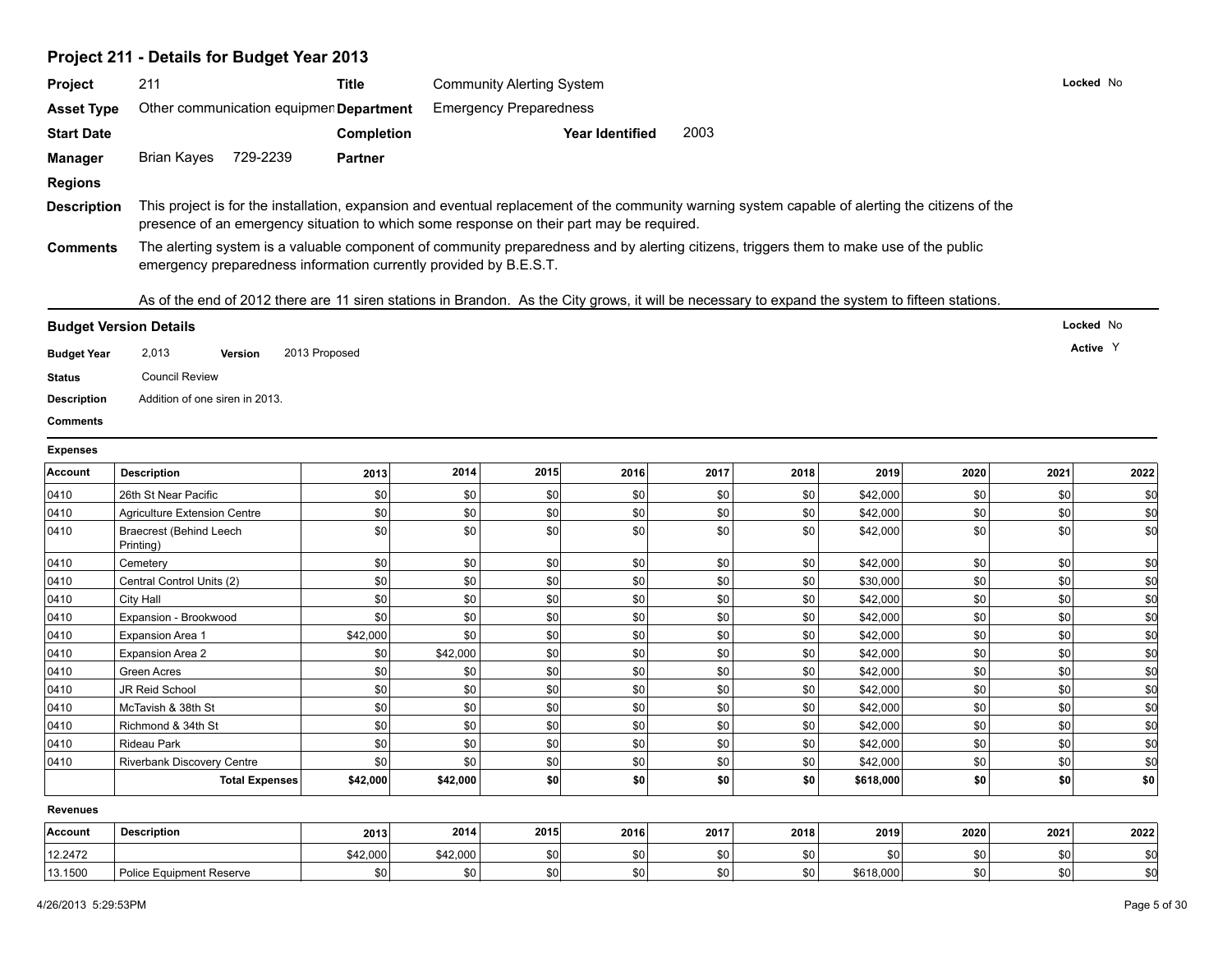|                         | Total Revenues                 | \$42,000         | \$42,000           | \$0    | \$0               | \$0 | $ $ \$0 | \$618,000    | \$0 | \$0 | \$0 |  |
|-------------------------|--------------------------------|------------------|--------------------|--------|-------------------|-----|---------|--------------|-----|-----|-----|--|
| Ranks                   |                                |                  |                    |        |                   |     |         |              |     |     |     |  |
| Description             |                                | Comment<br>Value |                    |        |                   |     |         |              |     |     |     |  |
|                         |                                |                  |                    |        |                   |     |         |              |     |     |     |  |
|                         |                                |                  |                    |        |                   |     |         |              |     |     |     |  |
|                         |                                |                  |                    |        |                   |     |         |              |     |     |     |  |
|                         | <b>Operating Budget Impact</b> |                  |                    |        |                   |     |         |              |     |     |     |  |
| <b>Effective Date</b>   | Account                        | <b>Type</b>      |                    | Amount | <b>FTE Impact</b> |     |         |              |     |     |     |  |
|                         |                                |                  |                    |        |                   |     |         |              |     |     |     |  |
|                         |                                |                  |                    |        |                   |     |         |              |     |     |     |  |
|                         |                                |                  |                    |        |                   |     |         |              |     |     |     |  |
| <b>Related Projects</b> |                                |                  |                    |        |                   |     |         |              |     |     |     |  |
|                         |                                |                  |                    |        |                   |     |         |              |     |     |     |  |
|                         |                                |                  |                    |        |                   |     |         |              |     |     |     |  |
| Project                 | <b>Title</b>                   |                  | <b>Description</b> |        |                   |     |         | Year Version |     |     |     |  |
|                         |                                |                  |                    |        |                   |     |         |              |     |     |     |  |
|                         |                                |                  |                    |        |                   |     |         |              |     |     |     |  |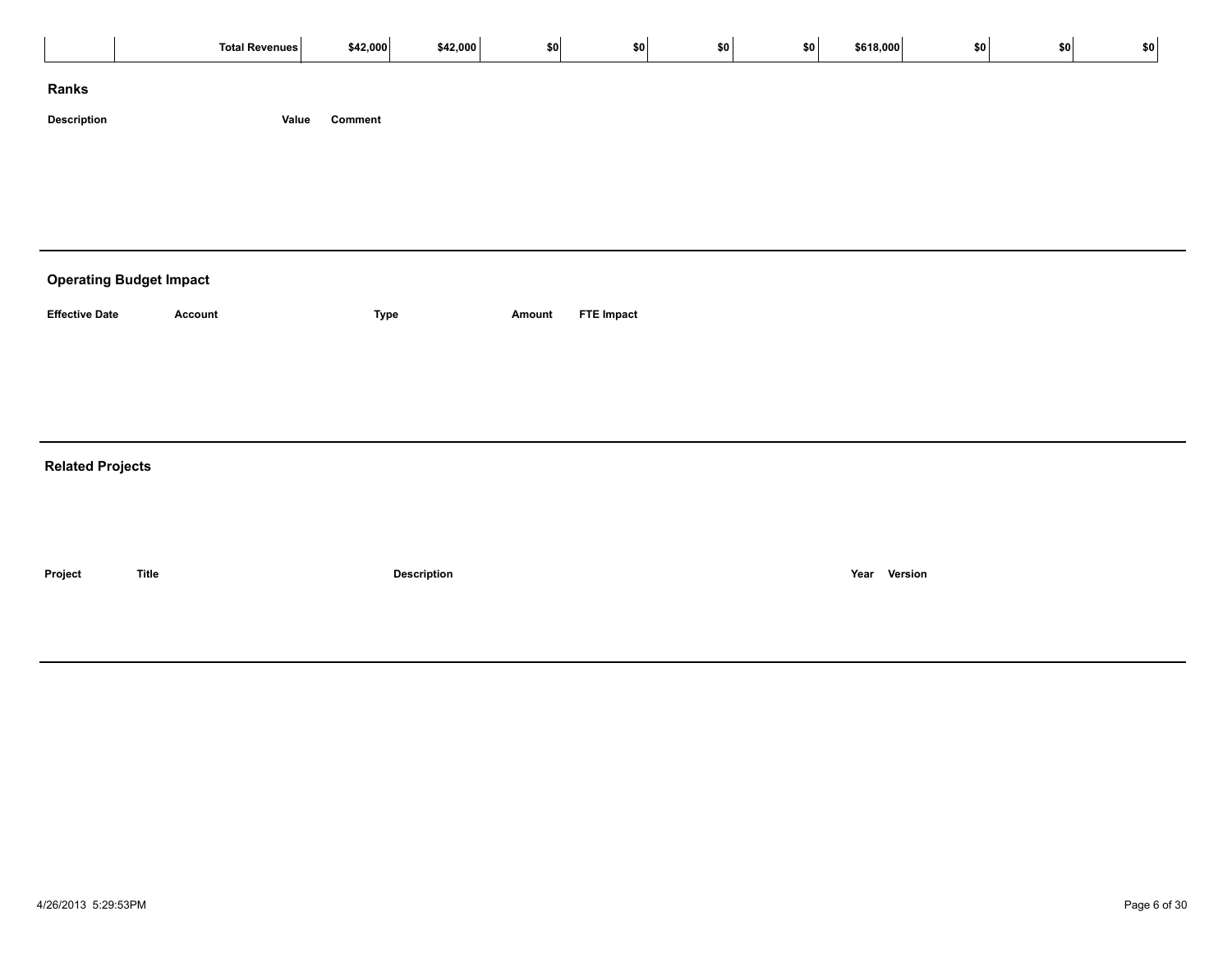# **Project 1028 - Details for Budget Year 2013**

| Project                       |                                                                                                                                                                                                                                                                                                             |                   |                |      |                        |                |      |      |             |           |           |
|-------------------------------|-------------------------------------------------------------------------------------------------------------------------------------------------------------------------------------------------------------------------------------------------------------------------------------------------------------|-------------------|----------------|------|------------------------|----------------|------|------|-------------|-----------|-----------|
|                               | 1028                                                                                                                                                                                                                                                                                                        | <b>Title</b>      | #3 Fire Hall   |      |                        |                |      |      |             |           | Locked No |
| <b>Asset Type</b>             | Fire stations and halls                                                                                                                                                                                                                                                                                     | <b>Department</b> | Fire/Ambulance |      |                        |                |      |      |             |           |           |
| <b>Start Date</b>             |                                                                                                                                                                                                                                                                                                             | <b>Completion</b> |                |      | <b>Year Identified</b> | 2010           |      |      |             |           |           |
| <b>Manager</b>                | <b>Brent Dane</b><br>729-2404                                                                                                                                                                                                                                                                               | <b>Partner</b>    |                |      |                        |                |      |      |             |           |           |
| <b>Regions</b>                |                                                                                                                                                                                                                                                                                                             |                   |                |      |                        |                |      |      |             |           |           |
| <b>Description</b>            | This project is for the construction of a third Fire Hall.                                                                                                                                                                                                                                                  |                   |                |      |                        |                |      |      |             |           |           |
| <b>Comments</b>               | It is anticipated that as the city grows we will require a third Fire Hall by 2020. This station would be a satellite station located strategically based on<br>statistical data such as call volume and duration. It would house an ambulance and a pumper, which would be subsequently purchased in 2021. |                   |                |      |                        |                |      |      |             |           |           |
|                               | The estimated cost of the new hall is 6,000 sq ft x \$400 per sq ft. = \$2,400,000                                                                                                                                                                                                                          |                   |                |      |                        |                |      |      |             |           |           |
| <b>Budget Version Details</b> |                                                                                                                                                                                                                                                                                                             |                   |                |      |                        |                |      |      |             |           | Locked No |
| <b>Budget Year</b>            | 2,013<br>Version                                                                                                                                                                                                                                                                                            | 2013 Proposed     |                |      |                        |                |      |      |             |           | Active Y  |
| <b>Status</b>                 | <b>Council Review</b>                                                                                                                                                                                                                                                                                       |                   |                |      |                        |                |      |      |             |           |           |
| <b>Description</b>            |                                                                                                                                                                                                                                                                                                             |                   |                |      |                        |                |      |      |             |           |           |
|                               |                                                                                                                                                                                                                                                                                                             |                   |                |      |                        |                |      |      |             |           |           |
| <b>Comments</b>               |                                                                                                                                                                                                                                                                                                             |                   |                |      |                        |                |      |      |             |           |           |
| <b>Expenses</b>               |                                                                                                                                                                                                                                                                                                             |                   |                |      |                        |                |      |      |             |           |           |
| Account                       | <b>Description</b>                                                                                                                                                                                                                                                                                          | 2013              | 2014           | 2015 | 2016                   | 2017           | 2018 | 2019 | 2020        | 2021      | 2022      |
| 0410                          | Pumper for #3                                                                                                                                                                                                                                                                                               | \$0               | \$0            | \$0  | \$0                    | \$0            | \$0  | \$0  | \$0         | \$800,000 | \$0       |
| 200                           | Fire Hall #3                                                                                                                                                                                                                                                                                                | \$0               | \$0            | \$0  | \$0                    | \$0            | \$0  | \$0  | \$2,400,000 | \$0       | \$d       |
|                               | <b>Total Expenses</b>                                                                                                                                                                                                                                                                                       | \$0               | \$0            | \$0  | \$0                    | \$0            | \$0  | \$0  | \$2,400,000 | \$800,000 | \$0       |
| <b>Revenues</b>               |                                                                                                                                                                                                                                                                                                             |                   |                |      |                        |                |      |      |             |           |           |
| Account                       | <b>Description</b>                                                                                                                                                                                                                                                                                          | 2013              | 2014           | 2015 | 2016                   | 2017           | 2018 | 2019 | 2020        | 2021      | 2022      |
| 13.1518                       | Fire Fighting Equipment<br>Reserve                                                                                                                                                                                                                                                                          | \$0               | \$0            | \$0  | \$0                    | \$0            | \$0  | \$0  | \$0         | \$800,000 | \$0       |
| 13.1555                       | <b>Protective Services Building</b><br>Maintenance                                                                                                                                                                                                                                                          | \$0               | \$0            | \$0  | \$0                    | $\frac{1}{20}$ | \$0  | \$0  | \$2,400,000 | \$0       | \$d       |

**Ranks**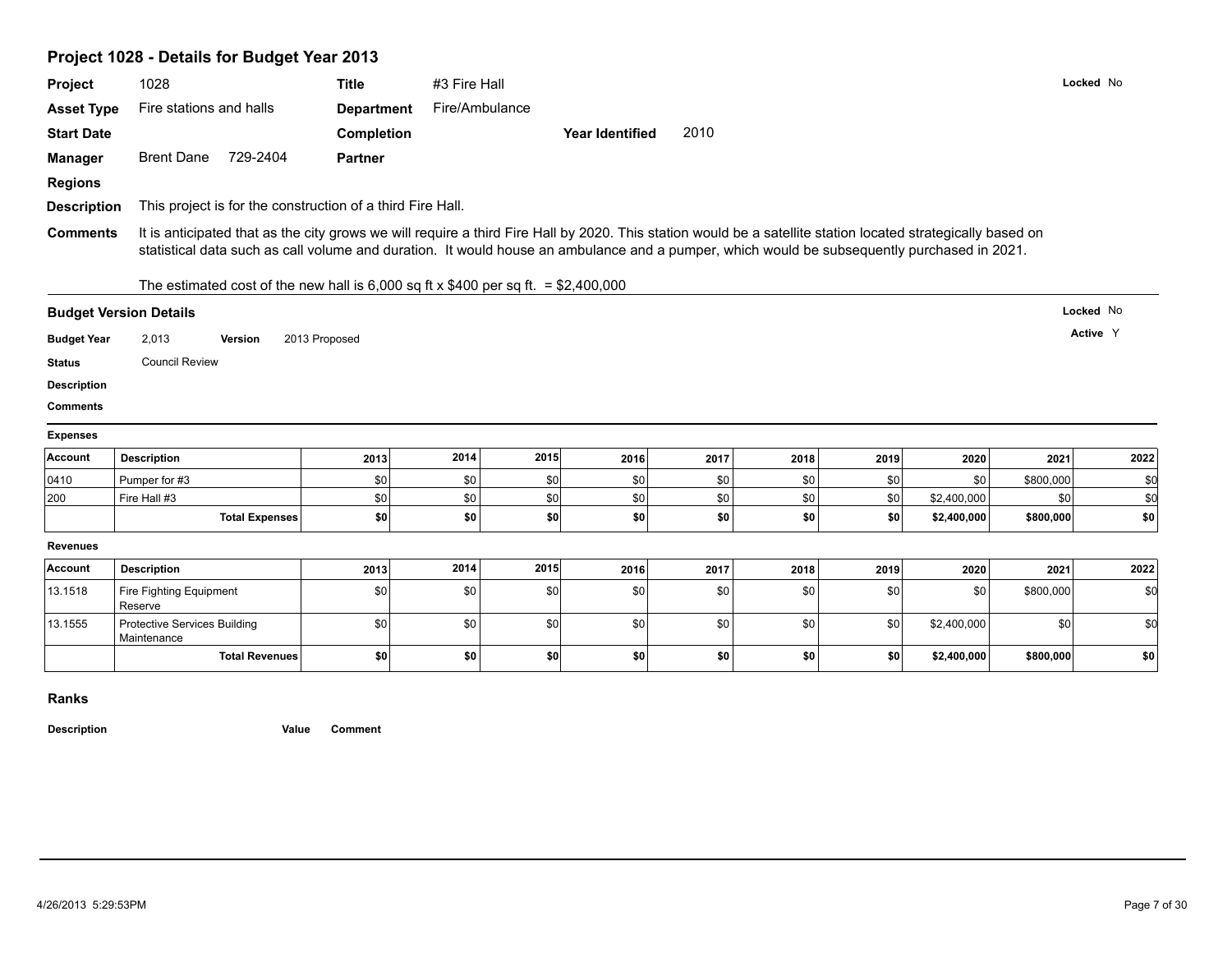| <b>Effective Date</b> | Account | 'vpe | Amount | <b>FTE Impact</b> |
|-----------------------|---------|------|--------|-------------------|

## **Related Projects**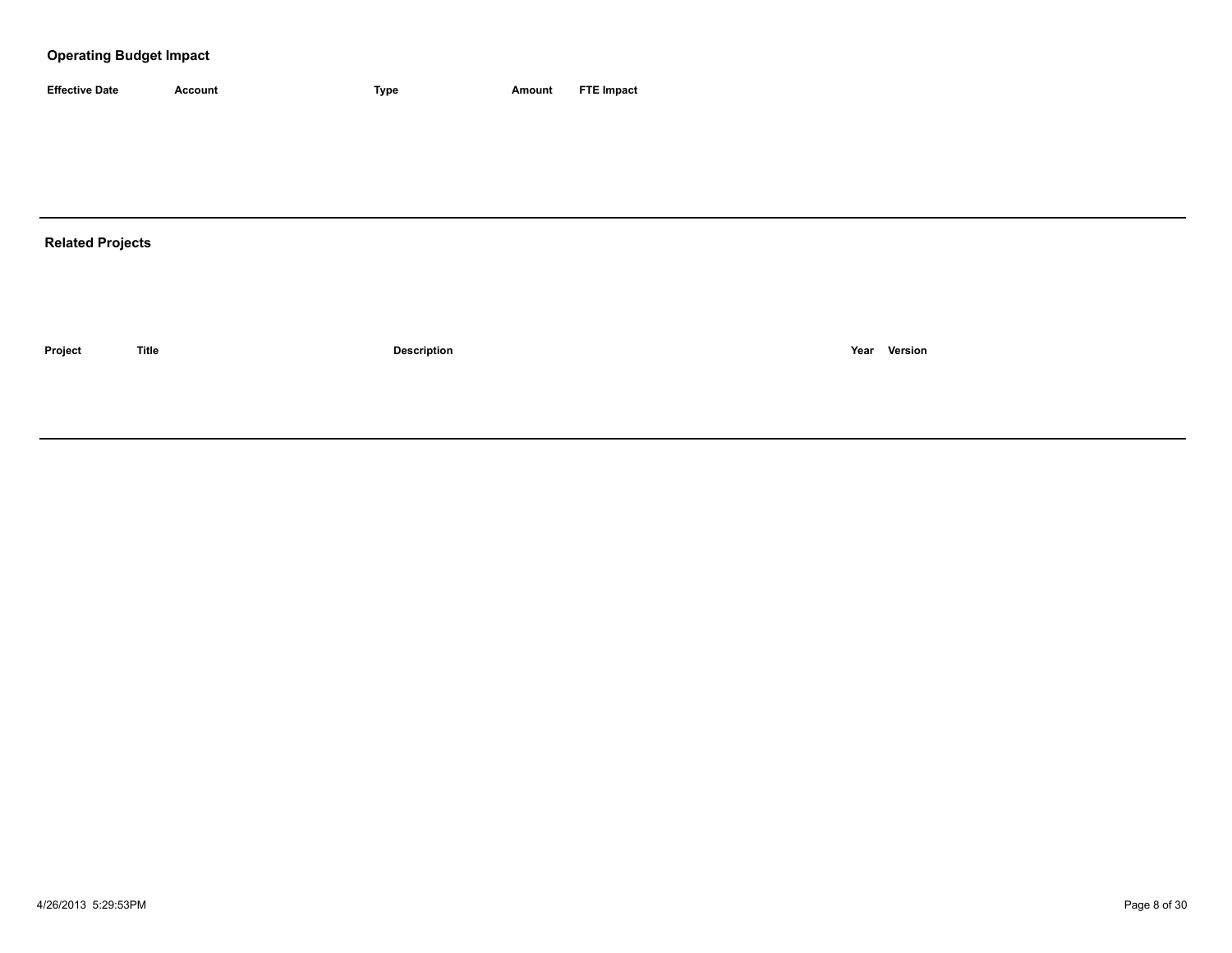| Project                                                                                                                                                     | 387                                                                                                                                                                             | <b>Title</b>   |                | Ambulance Equipment Upgrades |                        |            |                        |            |            |            | Locked No   |
|-------------------------------------------------------------------------------------------------------------------------------------------------------------|---------------------------------------------------------------------------------------------------------------------------------------------------------------------------------|----------------|----------------|------------------------------|------------------------|------------|------------------------|------------|------------|------------|-------------|
| <b>Asset Type</b>                                                                                                                                           | Other machinery and equipmen Department                                                                                                                                         |                | Fire/Ambulance |                              |                        |            |                        |            |            |            |             |
| <b>Start Date</b>                                                                                                                                           |                                                                                                                                                                                 | Completion     |                |                              | <b>Year Identified</b> | 2004       |                        |            |            |            |             |
| <b>Manager</b>                                                                                                                                              | Brent Dane 729-2404                                                                                                                                                             | <b>Partner</b> |                |                              |                        |            |                        |            |            |            |             |
| <b>Regions</b>                                                                                                                                              |                                                                                                                                                                                 |                |                |                              |                        |            |                        |            |            |            |             |
| <b>Description</b>                                                                                                                                          | This project is for the replacement of ambulance equipment.                                                                                                                     |                |                |                              |                        |            |                        |            |            |            |             |
| <b>Comments</b>                                                                                                                                             | Because the Province of Manitoba is responsible for providing and replacing the actual ambulance units, the City will only need to replace essential<br>equipment on the units. |                |                |                              |                        |            |                        |            |            |            |             |
|                                                                                                                                                             | The Department currently has 5 defibrillators. They are used for cardiac emergencies and have a 8 year life span.<br><b>Budget Version Details</b>                              |                |                |                              |                        |            |                        |            |            |            | Locked No   |
|                                                                                                                                                             |                                                                                                                                                                                 |                |                |                              |                        |            |                        |            |            |            |             |
|                                                                                                                                                             |                                                                                                                                                                                 |                |                |                              |                        |            |                        |            |            |            | Active Y    |
|                                                                                                                                                             | 2,013<br>Version                                                                                                                                                                | 2013 Proposed  |                |                              |                        |            |                        |            |            |            |             |
|                                                                                                                                                             | <b>Council Review</b>                                                                                                                                                           |                |                |                              |                        |            |                        |            |            |            |             |
|                                                                                                                                                             |                                                                                                                                                                                 |                |                |                              |                        |            |                        |            |            |            |             |
|                                                                                                                                                             |                                                                                                                                                                                 |                |                |                              |                        |            |                        |            |            |            |             |
|                                                                                                                                                             | <b>Description</b>                                                                                                                                                              | 2013           | 2014           | 2015                         | 2016                   | 2017       | 2018                   | 2019       | 2020       | 2021       | 2022        |
|                                                                                                                                                             | Defibrillators (5)                                                                                                                                                              | \$0            | \$0            | \$0                          | \$0                    | \$0        | \$150,000              | \$0        | \$0        | \$0        | \$0         |
|                                                                                                                                                             | <b>Total Expenses</b>                                                                                                                                                           | \$0            | \$0            | \$0                          | \$0                    | \$0        | \$150,000              | \$0        | \$0        | \$0        | \$0         |
|                                                                                                                                                             |                                                                                                                                                                                 |                |                |                              |                        |            |                        |            |            |            |             |
|                                                                                                                                                             | <b>Description</b>                                                                                                                                                              | 2013           | 2014           | 2015                         | 2016                   | 2017       | 2018                   | 2019       | 2020       | 2021       | 2022        |
| <b>Budget Year</b><br><b>Status</b><br><b>Description</b><br><b>Comments</b><br><b>Expenses</b><br>Account<br>0410<br><b>Revenues</b><br>Account<br>13.1514 | Ambulance Reserve<br><b>Total Revenues</b>                                                                                                                                      | \$0<br>\$0     | \$0<br>\$0     | \$0<br>\$0                   | \$0<br>\$0             | \$0<br>\$0 | \$150,000<br>\$150,000 | \$0<br>\$0 | \$0<br>\$0 | \$0<br>\$0 | \$0<br> \$0 |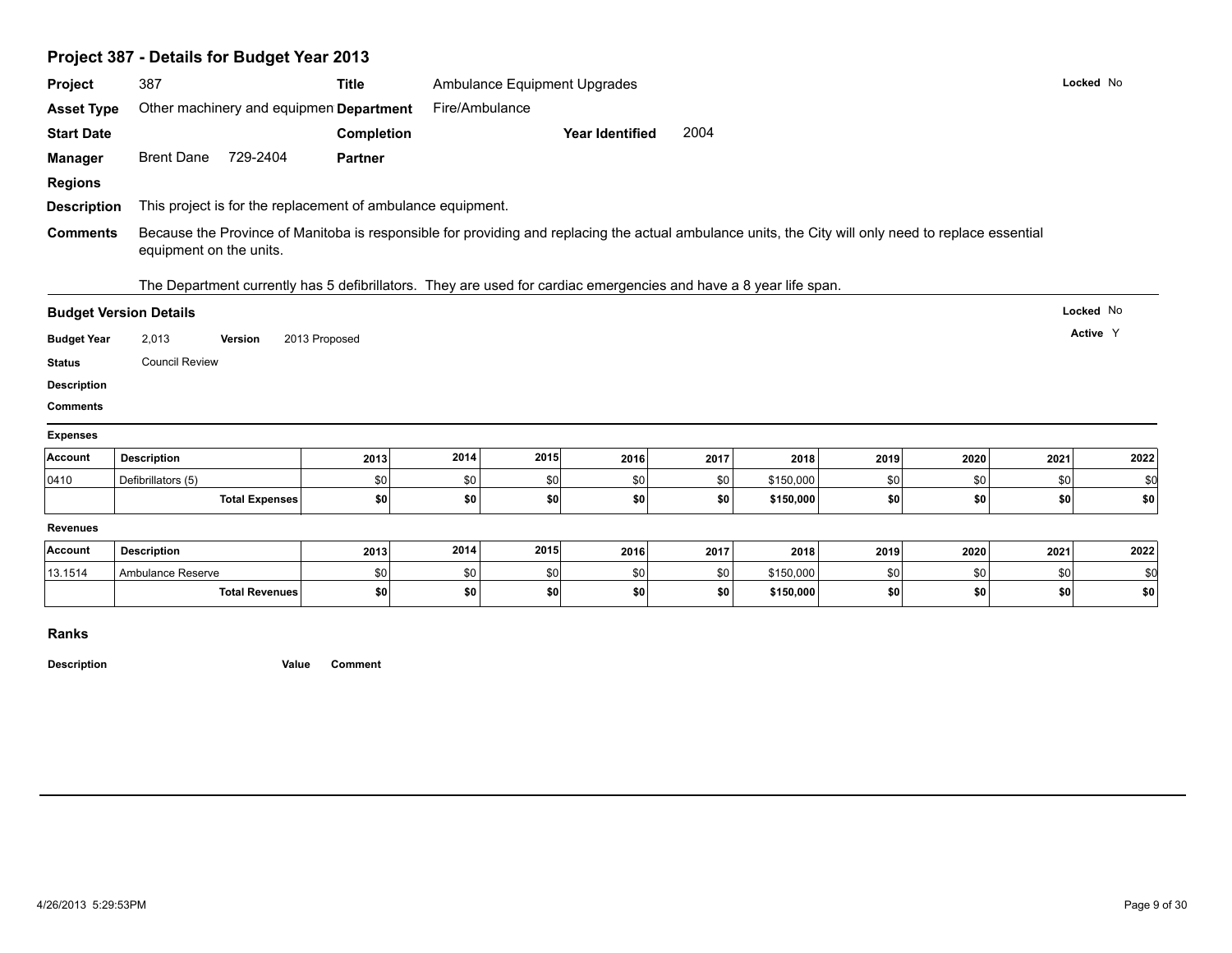| <b>Effective Date</b> | Account | <b>Type</b> | Amount | <b>FTE Impact</b> |
|-----------------------|---------|-------------|--------|-------------------|

## **Related Projects**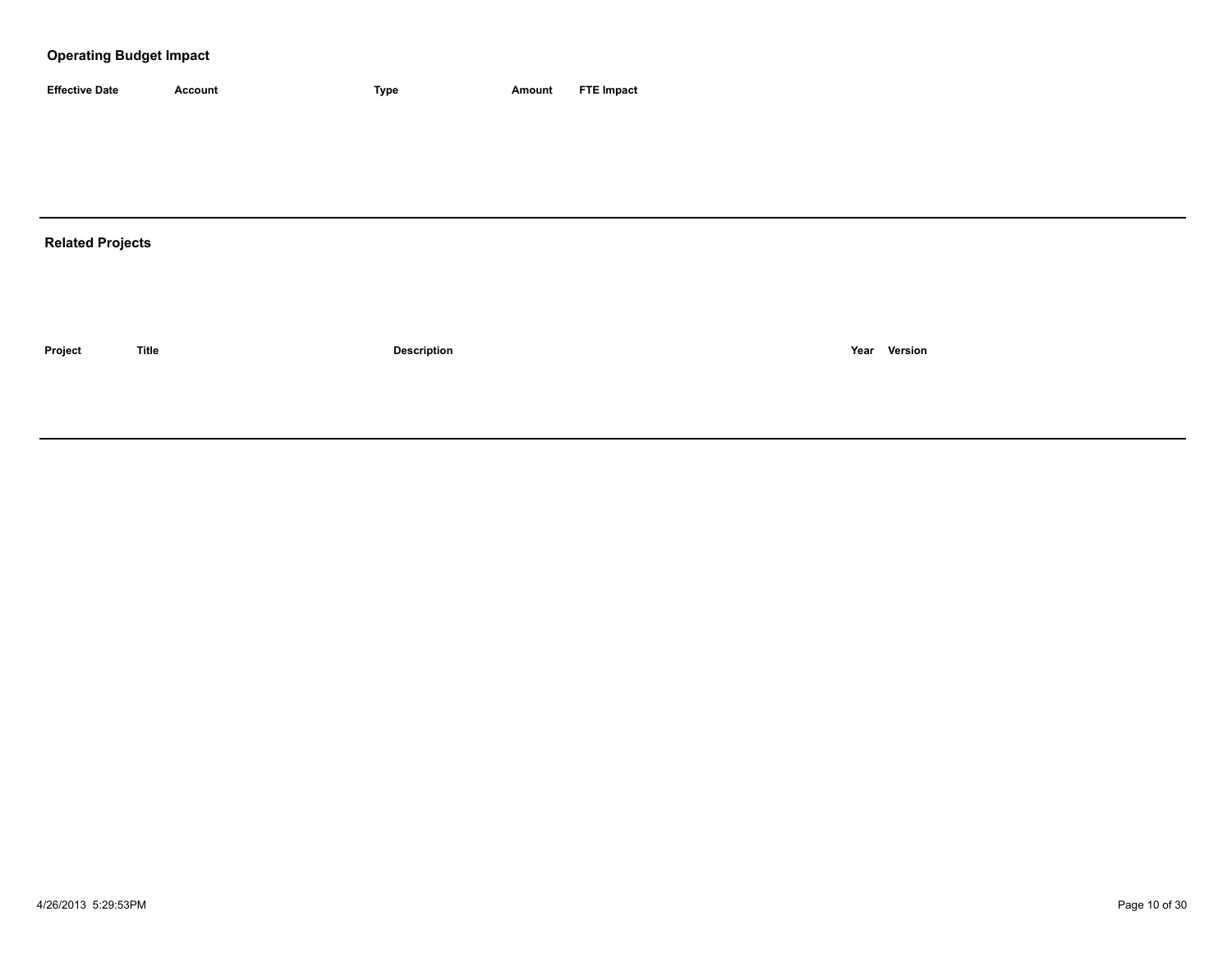# **Project 1026 - Details for Budget Year 2013**

| Project            | 1026                                                                                                                                                                                                                                                                                                                                                                                                                                                                                                                                                                                                                           | <b>Title</b>      |                | <b>Building Improvement</b> |                 |      |      |      |      | Locked No |             |
|--------------------|--------------------------------------------------------------------------------------------------------------------------------------------------------------------------------------------------------------------------------------------------------------------------------------------------------------------------------------------------------------------------------------------------------------------------------------------------------------------------------------------------------------------------------------------------------------------------------------------------------------------------------|-------------------|----------------|-----------------------------|-----------------|------|------|------|------|-----------|-------------|
|                    |                                                                                                                                                                                                                                                                                                                                                                                                                                                                                                                                                                                                                                |                   |                |                             |                 |      |      |      |      |           |             |
| <b>Asset Type</b>  | Fire stations and halls                                                                                                                                                                                                                                                                                                                                                                                                                                                                                                                                                                                                        | <b>Department</b> | Fire/Ambulance |                             |                 |      |      |      |      |           |             |
| <b>Start Date</b>  |                                                                                                                                                                                                                                                                                                                                                                                                                                                                                                                                                                                                                                | <b>Completion</b> |                |                             | Year Identified | 2010 |      |      |      |           |             |
| <b>Manager</b>     | <b>Myles Emrick</b>                                                                                                                                                                                                                                                                                                                                                                                                                                                                                                                                                                                                            | <b>Partner</b>    |                |                             |                 |      |      |      |      |           |             |
| <b>Regions</b>     |                                                                                                                                                                                                                                                                                                                                                                                                                                                                                                                                                                                                                                |                   |                |                             |                 |      |      |      |      |           |             |
| <b>Description</b> | This project is for capital upgrades for fire department buildings.                                                                                                                                                                                                                                                                                                                                                                                                                                                                                                                                                            |                   |                |                             |                 |      |      |      |      |           |             |
| <b>Comments</b>    | #2 Hall Roof Replacement - The flat roof areas at #2 Hall are constructed of tar and gravel and are original (1980's). These roof systems have a<br>typical lifespan of 30-40 years, as long as they are maintained properly. A number of repairs were completed in 2005 due to water penetration. The<br>roof has been in good repair since. \$15.00/sq.ft.x 6700 sq.ft. (Myles, Aug 2012)<br>#2 Hall Roof Top Air Handlers - The two roof top air handlers provide gas direct fired heat as well as air conditioning for the #2 Hall. If properly<br>maintained, a 30 year lifespan is anticipated (2014). (Myles, Aug 2012) |                   |                |                             |                 |      |      |      |      |           |             |
|                    |                                                                                                                                                                                                                                                                                                                                                                                                                                                                                                                                                                                                                                |                   |                |                             |                 |      |      |      |      | Locked No |             |
|                    |                                                                                                                                                                                                                                                                                                                                                                                                                                                                                                                                                                                                                                |                   |                |                             |                 |      |      |      |      |           |             |
|                    | <b>Budget Version Details</b>                                                                                                                                                                                                                                                                                                                                                                                                                                                                                                                                                                                                  |                   |                |                             |                 |      |      |      |      |           |             |
| <b>Budget Year</b> | 2,013<br>Version                                                                                                                                                                                                                                                                                                                                                                                                                                                                                                                                                                                                               | 2013 Proposed     |                |                             |                 |      |      |      |      | Active Y  |             |
| <b>Status</b>      | <b>Council Review</b>                                                                                                                                                                                                                                                                                                                                                                                                                                                                                                                                                                                                          |                   |                |                             |                 |      |      |      |      |           |             |
| <b>Description</b> |                                                                                                                                                                                                                                                                                                                                                                                                                                                                                                                                                                                                                                |                   |                |                             |                 |      |      |      |      |           |             |
| <b>Comments</b>    |                                                                                                                                                                                                                                                                                                                                                                                                                                                                                                                                                                                                                                |                   |                |                             |                 |      |      |      |      |           |             |
| <b>Expenses</b>    |                                                                                                                                                                                                                                                                                                                                                                                                                                                                                                                                                                                                                                |                   |                |                             |                 |      |      |      |      |           |             |
| Account            | <b>Description</b>                                                                                                                                                                                                                                                                                                                                                                                                                                                                                                                                                                                                             | 2013              | 2014           | 2015                        | 2016            | 2017 | 2018 | 2019 | 2020 | 2021      | 2022        |
| 0410               | #1 Fire Hall Heating System                                                                                                                                                                                                                                                                                                                                                                                                                                                                                                                                                                                                    | \$0               | \$0            | \$0                         | \$0             | \$0  | \$0  | \$0  | \$0  | \$0       | \$0         |
| 0410               | #2 Hall Roof Top Air Handlers                                                                                                                                                                                                                                                                                                                                                                                                                                                                                                                                                                                                  | \$0               | \$106,000      | \$0                         | \$0             | \$0  | \$0  | \$0  | \$0  | \$0       | \$d         |
| 200                | #1 Fire Hall Roof Replacement                                                                                                                                                                                                                                                                                                                                                                                                                                                                                                                                                                                                  | \$0               | \$0            | \$0                         | \$0             | \$0  | \$0  | \$0  | \$0  | \$0       | \$d         |
| 200                | #2 Fire Hall Curb Replacement                                                                                                                                                                                                                                                                                                                                                                                                                                                                                                                                                                                                  | \$7,500           | \$0            | \$0                         | \$0             | \$0  | \$0  | \$0  | \$0  | \$0       | \$d         |
| 200                | #2 Fire Hall Roof Replacement                                                                                                                                                                                                                                                                                                                                                                                                                                                                                                                                                                                                  | \$0               | \$0            | \$0                         | \$100,500       | \$0  | \$0  | \$0  | \$0  | \$0       | \$d         |
|                    | <b>Total Expenses</b>                                                                                                                                                                                                                                                                                                                                                                                                                                                                                                                                                                                                          | \$7,500           | \$106,000      | \$0                         | \$100,500       | \$0  | \$0  | \$0  | \$0  | \$0       | \$0         |
|                    |                                                                                                                                                                                                                                                                                                                                                                                                                                                                                                                                                                                                                                |                   |                |                             |                 |      |      |      |      |           |             |
| <b>Revenues</b>    |                                                                                                                                                                                                                                                                                                                                                                                                                                                                                                                                                                                                                                |                   |                |                             |                 |      |      |      |      |           |             |
| Account            | <b>Description</b>                                                                                                                                                                                                                                                                                                                                                                                                                                                                                                                                                                                                             | 2013              | 2014           | 2015                        | 2016            | 2017 | 2018 | 2019 | 2020 | 2021      |             |
| 13.1555            | <b>Protective Services Building</b><br>Maintenance                                                                                                                                                                                                                                                                                                                                                                                                                                                                                                                                                                             | \$7,500           | \$106,000      | \$0                         | \$100,500       | \$0  | \$0  | \$0  | \$0  | \$0       | 2022<br>\$d |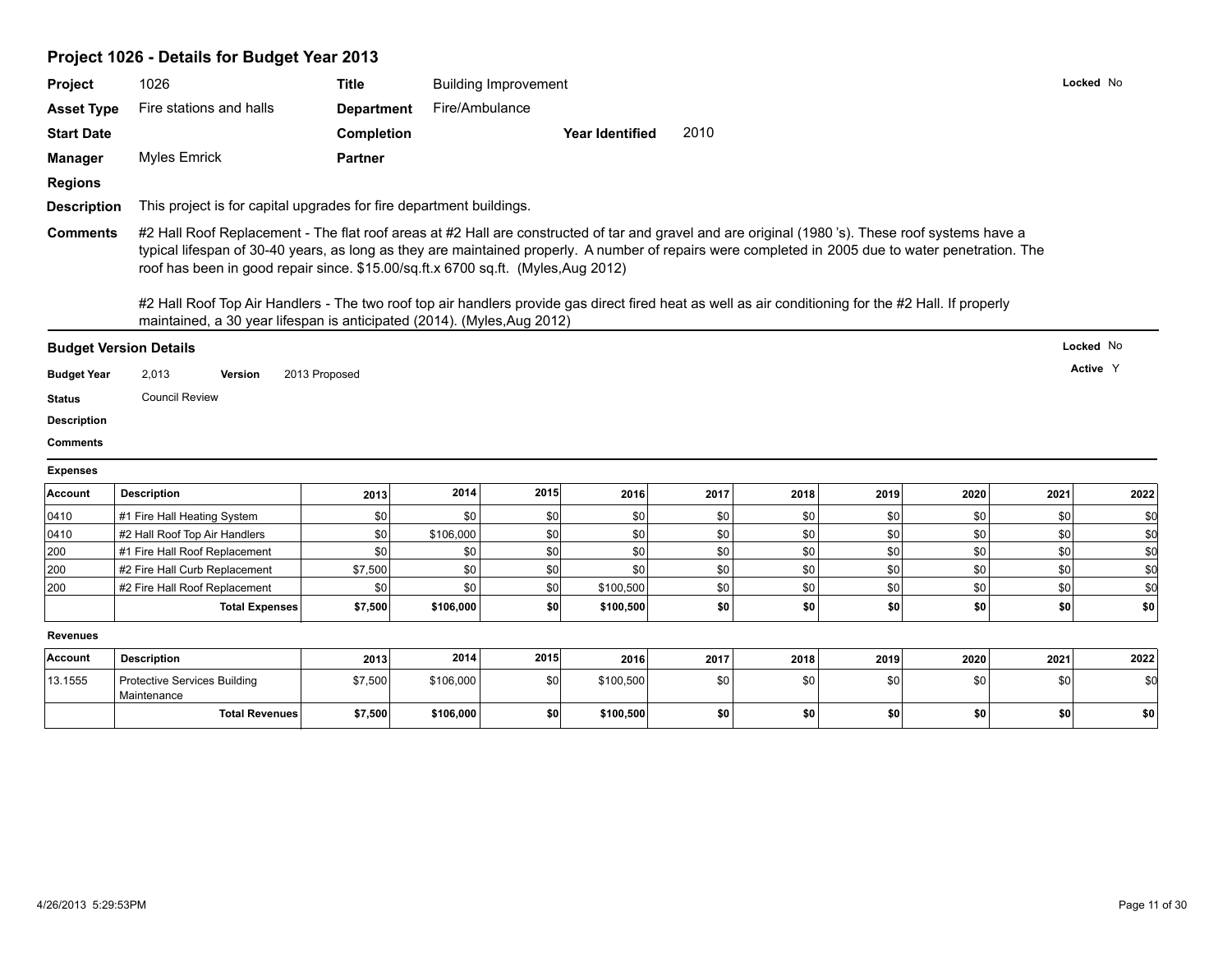| <b>Operating Budget Impact</b> |                |             |        |                   |
|--------------------------------|----------------|-------------|--------|-------------------|
| <b>Effective Date</b>          | <b>Account</b> | Type        | Amount | <b>FTE Impact</b> |
|                                |                |             |        |                   |
|                                |                |             |        |                   |
|                                |                |             |        |                   |
| <b>Related Projects</b>        |                |             |        |                   |
|                                |                |             |        |                   |
|                                |                |             |        |                   |
| Project                        | <b>Title</b>   | Description |        | Year Version      |
|                                |                |             |        |                   |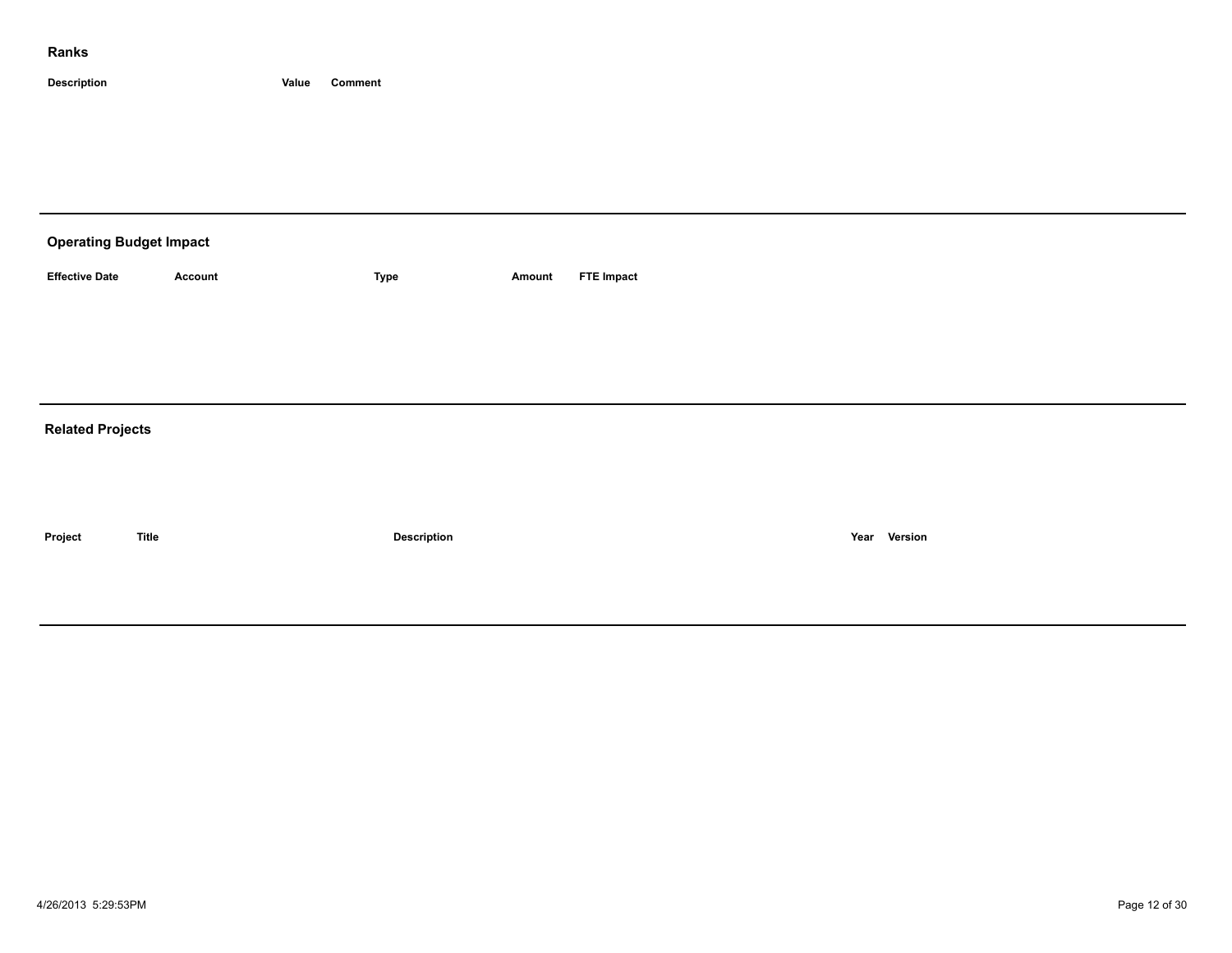# **Project 1023 - Details for Budget Year 2013**

| Project            | 1023                    |                                   | <b>Title</b>                                           | Equipment Replacement & Maintenance                                                           |                        |      |                                                                                                                                                                                                                                                                                                                                                                                                                                                     |  |
|--------------------|-------------------------|-----------------------------------|--------------------------------------------------------|-----------------------------------------------------------------------------------------------|------------------------|------|-----------------------------------------------------------------------------------------------------------------------------------------------------------------------------------------------------------------------------------------------------------------------------------------------------------------------------------------------------------------------------------------------------------------------------------------------------|--|
| <b>Asset Type</b>  | Fire stations and halls |                                   | <b>Department</b>                                      | Fire/Ambulance                                                                                |                        |      |                                                                                                                                                                                                                                                                                                                                                                                                                                                     |  |
| <b>Start Date</b>  |                         |                                   | <b>Completion</b>                                      |                                                                                               | <b>Year Identified</b> | 2010 |                                                                                                                                                                                                                                                                                                                                                                                                                                                     |  |
| <b>Manager</b>     | <b>Brent Dane</b>       | 729-2404                          | <b>Partner</b>                                         |                                                                                               |                        |      |                                                                                                                                                                                                                                                                                                                                                                                                                                                     |  |
| <b>Regions</b>     |                         |                                   |                                                        |                                                                                               |                        |      |                                                                                                                                                                                                                                                                                                                                                                                                                                                     |  |
| <b>Description</b> |                         |                                   |                                                        | This project is for fire equipment replacement and maintenance.                               |                        |      |                                                                                                                                                                                                                                                                                                                                                                                                                                                     |  |
| <b>Comments</b>    |                         | Extinguisher Trainer, and Zodiac. |                                                        |                                                                                               |                        |      | The department utilizes numerous types of equipment that require replacement or have a life span for replacement. The goal of this account is to<br>ensure a timely replacement of equipment so there is continuity within our service. Includes: Self Contained Breathing Apparatus, Thermal Imaging<br>Camera, Jaws of Life, Confined Space Rescue Specialty Equipment, Turnout Gear Washing Machine, Turnout Gear Dryer, V Plow Snow Blade, Fire |  |
|                    |                         |                                   |                                                        | longer meet NFPA safety standards. They will have a life expectancy of 10 years.              |                        |      | Self-Contained Breathing Apparatus - Used for fire suppression, includes 22 SCBA's, 67 bottles, 60 masks. To be replaced by 2021 as they will no                                                                                                                                                                                                                                                                                                    |  |
|                    |                         |                                   |                                                        |                                                                                               |                        |      | Thermal Imaging Camera - Utilized in Fire Suppression, wear and tear on device necessitates replacement after 6 years.                                                                                                                                                                                                                                                                                                                              |  |
|                    |                         |                                   |                                                        |                                                                                               |                        |      | Jaws of Life - Vehicle Extrication Equipment which is regularly used. Life expectancy of 12 years as per industry standards. Last replaced in 2003.                                                                                                                                                                                                                                                                                                 |  |
|                    | expectancy of 10 years. |                                   |                                                        |                                                                                               |                        |      | Confined Space Specialty Rescue Equipment - Utilized for Confined Space Rescue situations (construction sites, structural collapses). Life                                                                                                                                                                                                                                                                                                          |  |
|                    |                         |                                   |                                                        | the hazardous laundry from regular fire hall laundry. Life expectancy of 7 years.             |                        |      | Turnout Gear Washing Machine - Utilized to clean turnout gear. Workplace Safety and Health recommends using this type of equipment to separate                                                                                                                                                                                                                                                                                                      |  |
|                    |                         | These were last replaced in 2005. |                                                        |                                                                                               |                        |      | Fleetnet Radios - These radios are utilized for communication between staff during calls. The approximate life cycle of these is 10 years. They may<br>need to be replaced sooner if MTS chooses to no longer support analog radios, which is why they are in the budget prior to the 10 year life cycle.                                                                                                                                           |  |
|                    |                         |                                   |                                                        |                                                                                               |                        |      | Turnout Gear Dryer - Utilized to prolong the life of the turnout gear by drying it thoroughly without heat. Life expectancy of 10 years.                                                                                                                                                                                                                                                                                                            |  |
|                    |                         |                                   |                                                        | V Plow Snow Blade - Utilized to plow the lots at #1 and #2 Hall. Life expectancy of 15 years. |                        |      |                                                                                                                                                                                                                                                                                                                                                                                                                                                     |  |
|                    |                         |                                   |                                                        | be done by our staff in a timely manner. Life expectancy of 10 years.                         |                        |      | Lawn Tractor & Snow Blower Attachment - A ride on lawn mower will be utilized by the department to ensure that snow removal and lawn care can                                                                                                                                                                                                                                                                                                       |  |
|                    |                         |                                   |                                                        |                                                                                               |                        |      | Fire Extinguisher Trainer - Utilized to provide Fire Extinguisher training to health care facilities and corporate clients. Life expectancy of 12 years.                                                                                                                                                                                                                                                                                            |  |
|                    |                         |                                   | on the Assiniboine River. Life expectancy of 10 years. |                                                                                               |                        |      | Zodiac - Replacement of the existing Zodiac and motor which will be experiencing natural wear and aging. The Zodiac is used for search and rescue                                                                                                                                                                                                                                                                                                   |  |

**Locked** No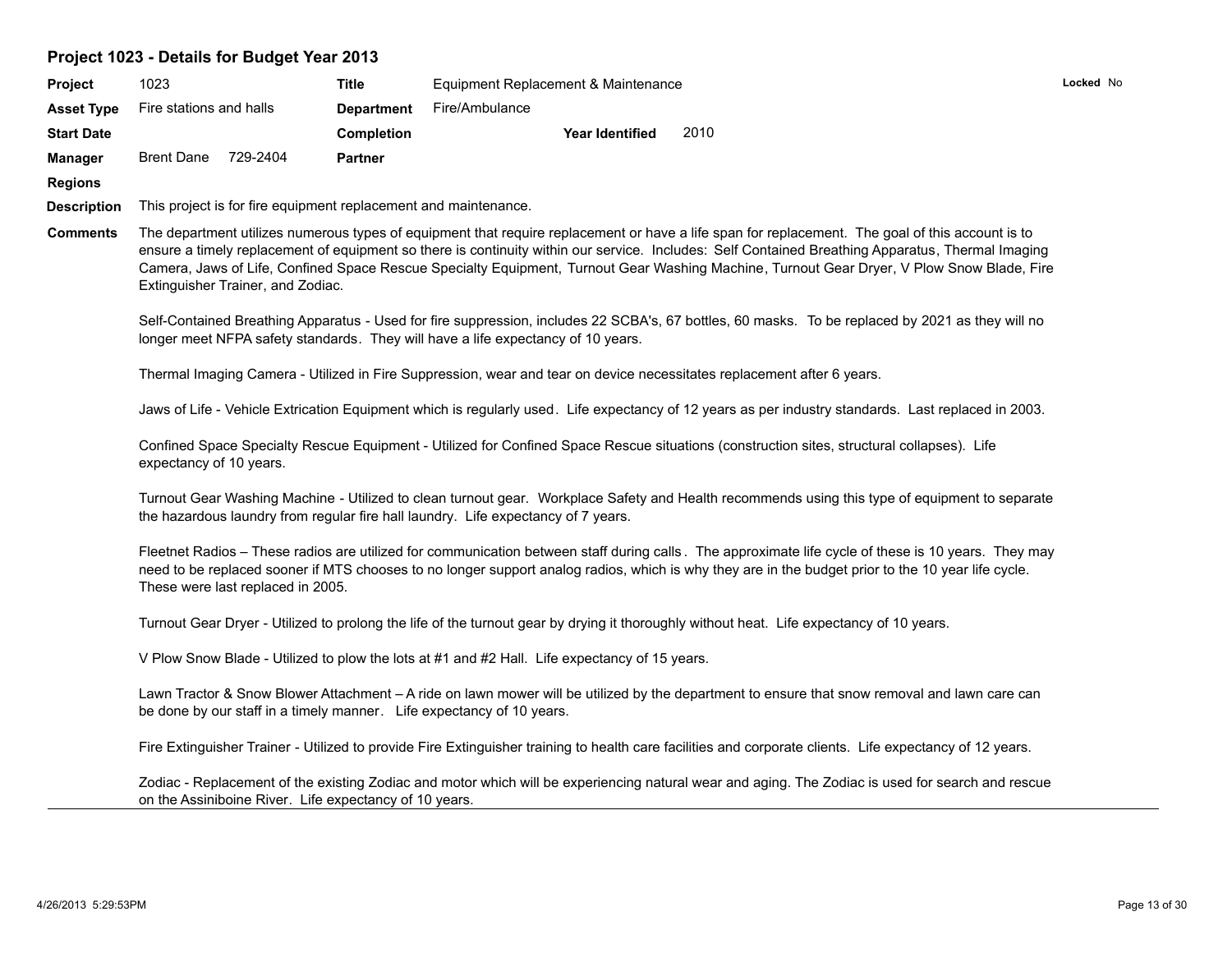## **Budget Version Details**

**Budget Year Version Active** 2,013 2013 Proposed <sup>Y</sup>

**Status** Council Review

**Description**

#### **Comments**

#### **Expenses**

| Account         | <b>Description</b>                                                             | 2013 | 2014     | 2015     | 2016 | 2017      | 2018 | 2019             | 2020     | 2021      | 2022 |
|-----------------|--------------------------------------------------------------------------------|------|----------|----------|------|-----------|------|------------------|----------|-----------|------|
| 0410            | <b>Confined Space</b><br>Rescue-Speciality Equipment                           | \$0  | \$0      | \$0      | \$0  | \$30,000  | \$0  | \$0              | \$0      | \$0       | \$0  |
| 0410            | Fire Ext Trainer                                                               | \$0  | \$0      | \$0      | \$0  | \$15,000  | \$0  | \$0              | \$0      | \$0       | \$0  |
| 0410            | Lawn Tractor & Snow Blower<br>Attachment                                       | \$0  | \$0      | \$0      | \$0  | \$0       | \$0  | \$0              | \$7,500  | \$0       | \$0  |
| 0410            | SCBA Replacements (22<br>SCBA's, 67 Bottles, 60 Masks)<br>- Rebudget from 2011 | \$0  | \$0      | \$0      | \$0  | \$0       | \$0  | \$0              | \$0      | \$175,000 | \$0  |
| 0410            | Thermal Imaging Camera (2) -<br>5041                                           | \$0  | \$0      | \$15,000 | \$0  | \$15,000  | \$0  | \$0              | \$0      | \$15,000  | \$0  |
| 0410            | Turnout Gear Dryer (2)                                                         | \$0  | \$10,000 | \$0      | \$0  | \$0       | \$0  | \$0              | \$10,000 | 30        | \$0  |
| 0410            | Turnout Gear Washer (1)                                                        | \$0  | \$0      | \$0      | \$0  | \$20,000  | \$0  | \$0              | \$0      | \$0       | \$C  |
| 0410            | V Plow Snow Blade                                                              | \$0  | \$0      | \$10,000 | \$0  | \$0       | \$0  | \$0 <sub>1</sub> | \$0      | \$0       | \$C  |
| 0410            | Vehicle Extrication Equipment<br>(Jaws of Life) (2)                            | \$0  | \$0      | \$60,000 | \$0  | \$0       | \$0  | \$0              | \$0      | \$0       | \$0  |
| 0410            | Zodiac and Motor                                                               | \$0  | \$0      | \$0      | \$0  | \$20,000  | \$0  | \$0              | \$0      | \$0       | \$0  |
|                 | <b>Total Expenses</b>                                                          | \$0  | \$10,000 | \$85,000 | \$0  | \$100,000 | \$0  | \$0              | \$17,500 | \$190,000 | \$0  |
| <b>Revenues</b> |                                                                                |      |          |          |      |           |      |                  |          |           |      |
| Account         | <b>Description</b>                                                             | 2013 | 2014     | 2015     | 2016 | 2017      | 2018 | 2019             | 2020     | 2021      | 2022 |

| Accoun  | <b>Description</b>      | 2013       | 2014     | 2015     | 2016 | 2017      | 2018 | 2019       | 2020     | 2021      | 2022 |
|---------|-------------------------|------------|----------|----------|------|-----------|------|------------|----------|-----------|------|
| 13.1518 | Fire Fighting Equipment | \$01       | \$10,000 | \$85,000 | \$0  | \$100,000 |      | \$0        | \$17,500 | \$190,000 |      |
|         | <b>Total Revenues</b>   | <b>COL</b> | \$10,000 | \$85,000 |      | \$100,000 | ΦΛ.  | <b>\$0</b> | \$17,500 | \$190,000 | \$0  |

#### **Ranks**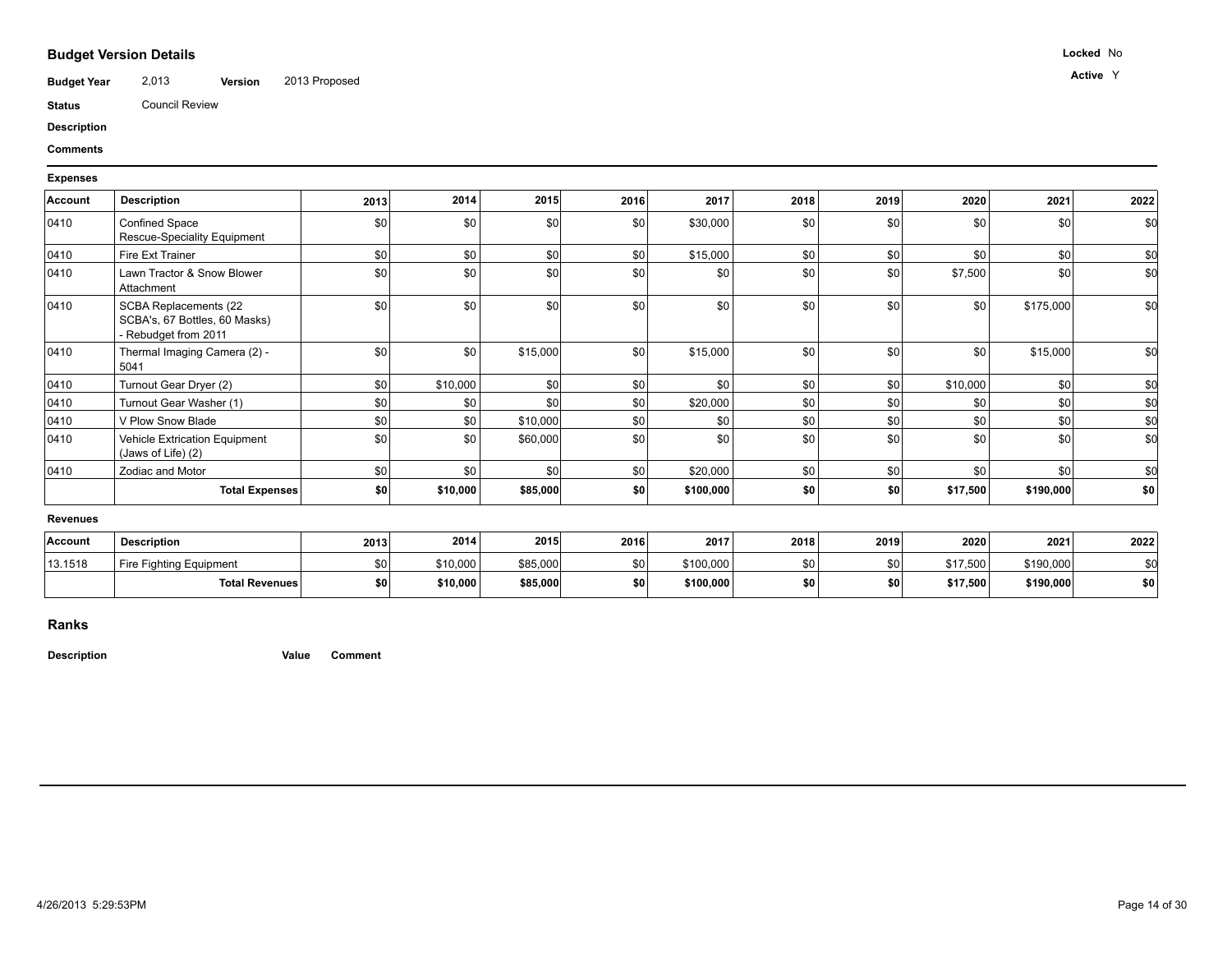| <b>Effective Date</b> | Account | 'vpe | Amount | <b>FTE Impact</b> |
|-----------------------|---------|------|--------|-------------------|

## **Related Projects**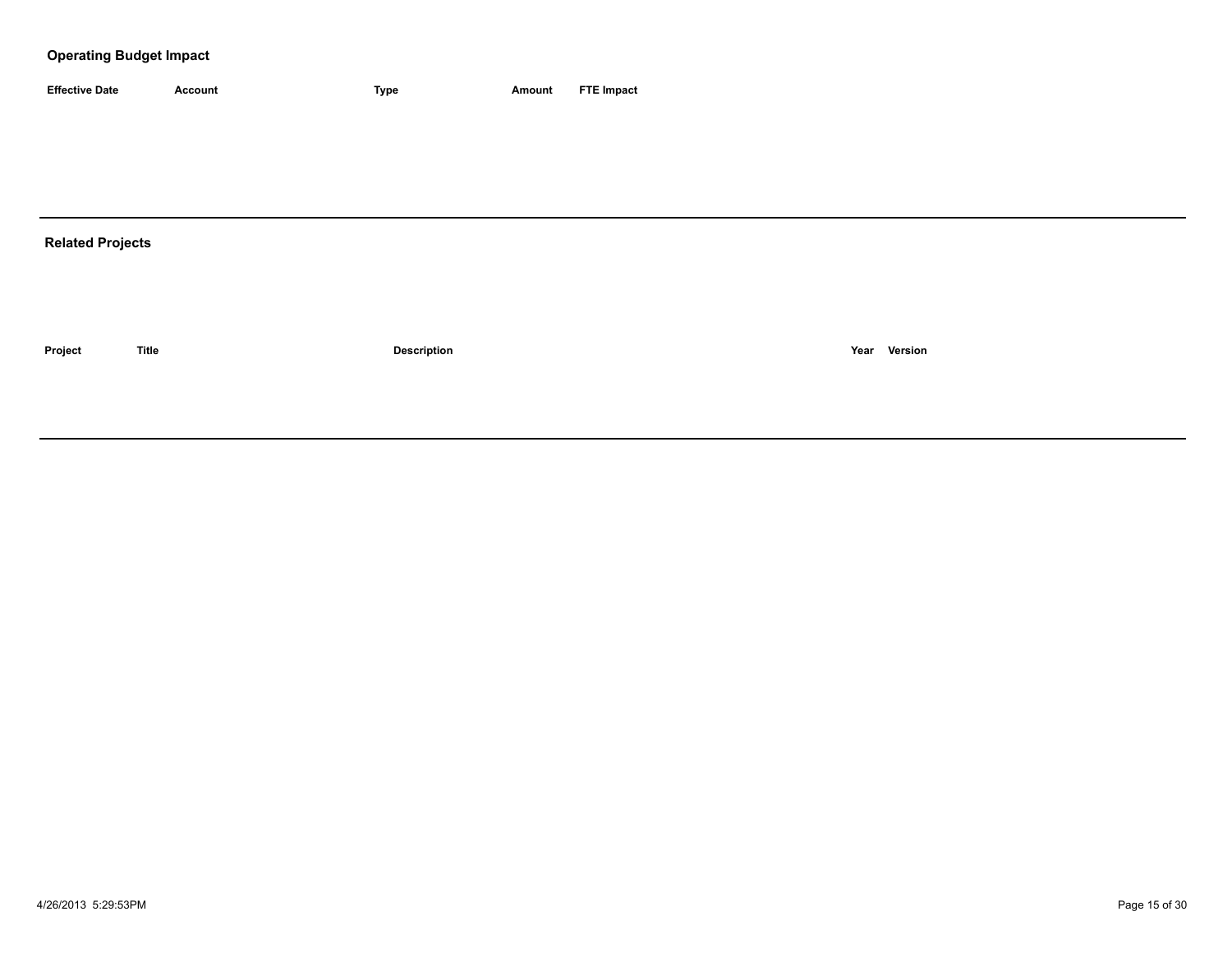| Project 1025 - Details for Budget Year 2013 |  |
|---------------------------------------------|--|
|---------------------------------------------|--|

| Project                                                                                         |                                                                                                                                                                                                                                                                                                         |                       |                   |                |          |                                         |      |          |      |      |          |           |
|-------------------------------------------------------------------------------------------------|---------------------------------------------------------------------------------------------------------------------------------------------------------------------------------------------------------------------------------------------------------------------------------------------------------|-----------------------|-------------------|----------------|----------|-----------------------------------------|------|----------|------|------|----------|-----------|
|                                                                                                 | 1025                                                                                                                                                                                                                                                                                                    |                       | <b>Title</b>      |                |          | Fire Administration Technology Upgrades |      |          |      |      |          | Locked No |
| <b>Asset Type</b>                                                                               | Fire stations and halls                                                                                                                                                                                                                                                                                 |                       | <b>Department</b> | Fire/Ambulance |          |                                         |      |          |      |      |          |           |
| <b>Start Date</b>                                                                               |                                                                                                                                                                                                                                                                                                         |                       | Completion        |                |          | <b>Year Identified</b>                  | 2010 |          |      |      |          |           |
| <b>Manager</b>                                                                                  | <b>Brent Dane</b>                                                                                                                                                                                                                                                                                       | 729-2404              | <b>Partner</b>    |                |          |                                         |      |          |      |      |          |           |
| <b>Regions</b>                                                                                  |                                                                                                                                                                                                                                                                                                         |                       |                   |                |          |                                         |      |          |      |      |          |           |
| <b>Description</b>                                                                              | This project is for technology upgrades related to fire and ambulance equipment.                                                                                                                                                                                                                        |                       |                   |                |          |                                         |      |          |      |      |          |           |
| <b>Comments</b>                                                                                 | Currently the service maintains:<br>Photocopier - Basic administrative use, life expectancy of six years.                                                                                                                                                                                               |                       |                   |                |          |                                         |      |          |      |      |          |           |
|                                                                                                 | Telestaff - An automated software system used to streamline our call back system. It has an indefinite life expectancy (as long as the annual<br>maintenance fee is paid).                                                                                                                              |                       |                   |                |          |                                         |      |          |      |      |          |           |
|                                                                                                 | Tough Books - Replacement of computers utilized by the suppression and prevention division. They provide valuable information such as location of<br>water supplies, mapping and land owner contact information. They have a life expectancy of five years to keep current with technological advances. |                       |                   |                |          |                                         |      |          |      |      |          |           |
|                                                                                                 |                                                                                                                                                                                                                                                                                                         |                       |                   |                |          |                                         |      |          |      |      |          | Locked No |
| <b>Budget Version Details</b>                                                                   |                                                                                                                                                                                                                                                                                                         |                       |                   |                |          |                                         |      |          |      |      |          |           |
|                                                                                                 | 2,013                                                                                                                                                                                                                                                                                                   | Version               | 2013 Proposed     |                |          |                                         |      |          |      |      |          | Active Y  |
|                                                                                                 | <b>Council Review</b>                                                                                                                                                                                                                                                                                   |                       |                   |                |          |                                         |      |          |      |      |          |           |
|                                                                                                 |                                                                                                                                                                                                                                                                                                         |                       |                   |                |          |                                         |      |          |      |      |          |           |
|                                                                                                 |                                                                                                                                                                                                                                                                                                         |                       |                   |                |          |                                         |      |          |      |      |          |           |
| <b>Budget Year</b><br><b>Status</b><br><b>Description</b><br><b>Comments</b><br><b>Expenses</b> |                                                                                                                                                                                                                                                                                                         |                       |                   |                |          |                                         |      |          |      |      |          |           |
|                                                                                                 | <b>Description</b>                                                                                                                                                                                                                                                                                      |                       | 2013              | 2014           | 2015     | 2016                                    | 2017 | 2018     | 2019 | 2020 | 2021     | 2022      |
|                                                                                                 | Copier/Fax Machine                                                                                                                                                                                                                                                                                      |                       | \$0               | \$0            | \$15,000 | \$0                                     | \$0  | \$0      | \$0  | \$0  | \$15,000 | \$0       |
| Account<br>0410<br>0410                                                                         | Telestaff - automated staff<br>callout system                                                                                                                                                                                                                                                           |                       | \$40,000          | \$0            | \$0      | \$0                                     | \$0  | \$0      | \$0  | \$0  | \$0      | \$d       |
| 0410                                                                                            | Toughbook Replacement (3)                                                                                                                                                                                                                                                                               |                       | \$21,000          | \$0            | \$0      | \$0                                     | \$0  | \$21,000 | \$0  | \$0  | \$0      | \$d       |
|                                                                                                 |                                                                                                                                                                                                                                                                                                         | <b>Total Expenses</b> | \$61,000          | \$0            | \$15,000 | \$0                                     | \$0  | \$21,000 | \$0  | \$0  | \$15,000 | \$0       |
| <b>Revenues</b>                                                                                 |                                                                                                                                                                                                                                                                                                         |                       |                   |                |          |                                         |      |          |      |      |          |           |
| Account                                                                                         | <b>Description</b>                                                                                                                                                                                                                                                                                      |                       | 2013              | 2014           | 2015     | 2016                                    | 2017 | 2018     | 2019 | 2020 | 2021     | 2022      |
| 13.1518                                                                                         | Fire Fighting Equipment<br>Reserve                                                                                                                                                                                                                                                                      |                       | \$61,000          | \$0            | \$15,000 | \$0                                     | \$0  | \$21,000 | \$0  | \$0  | \$15,000 | \$0       |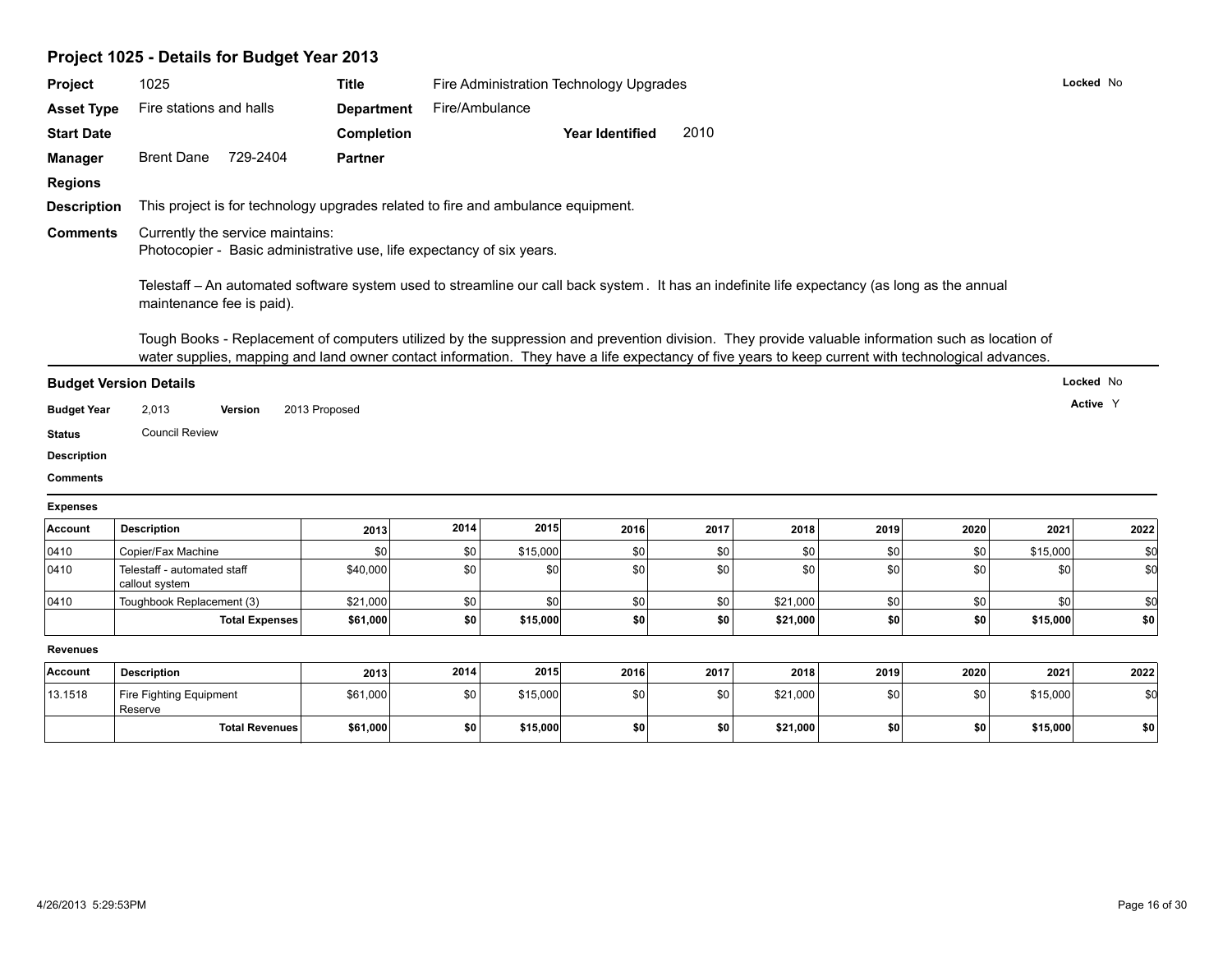| <b>Operating Budget Impact</b> |                |                    |        |                   |              |  |
|--------------------------------|----------------|--------------------|--------|-------------------|--------------|--|
| <b>Effective Date</b>          | <b>Account</b> | Type               | Amount | <b>FTE Impact</b> |              |  |
|                                |                |                    |        |                   |              |  |
|                                |                |                    |        |                   |              |  |
|                                |                |                    |        |                   |              |  |
| <b>Related Projects</b>        |                |                    |        |                   |              |  |
|                                |                |                    |        |                   |              |  |
|                                |                |                    |        |                   |              |  |
| Project                        | <b>Title</b>   | <b>Description</b> |        |                   | Year Version |  |
|                                |                |                    |        |                   |              |  |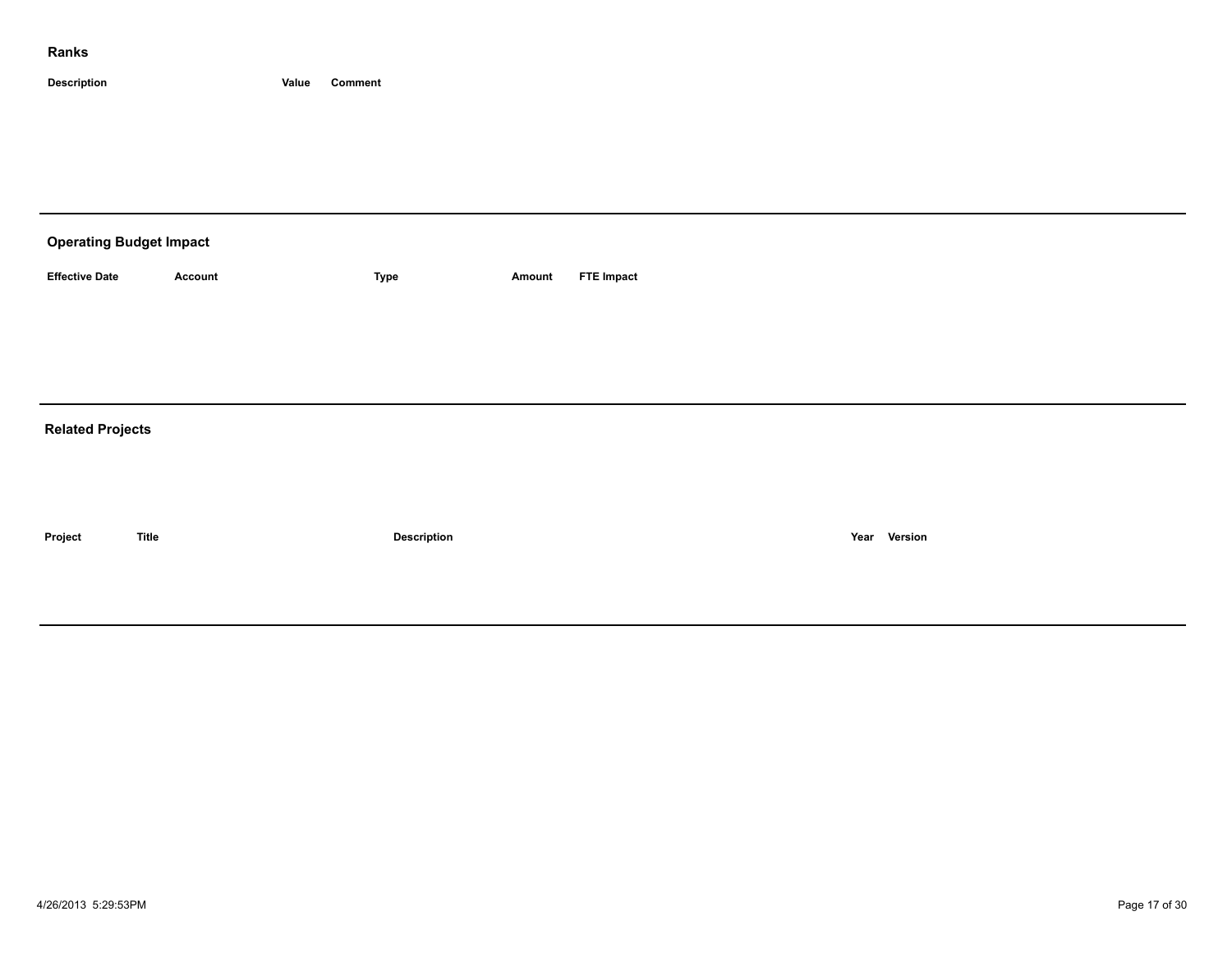# **Project 1067 - Details for Budget Year 2013**

| Project            | 1067                                                                                                                                                                                                                                                                                                                                                                                                                                                                                                                                                                                                                                                                                                                                                                                                                                                                                                                                                                                                                                                                                                                                                                                                                             | <b>Title</b>      |           | <b>Flood Protection</b> |                        |      |      |      |      |      | Locked No |
|--------------------|----------------------------------------------------------------------------------------------------------------------------------------------------------------------------------------------------------------------------------------------------------------------------------------------------------------------------------------------------------------------------------------------------------------------------------------------------------------------------------------------------------------------------------------------------------------------------------------------------------------------------------------------------------------------------------------------------------------------------------------------------------------------------------------------------------------------------------------------------------------------------------------------------------------------------------------------------------------------------------------------------------------------------------------------------------------------------------------------------------------------------------------------------------------------------------------------------------------------------------|-------------------|-----------|-------------------------|------------------------|------|------|------|------|------|-----------|
| <b>Asset Type</b>  | <b>Dykes</b>                                                                                                                                                                                                                                                                                                                                                                                                                                                                                                                                                                                                                                                                                                                                                                                                                                                                                                                                                                                                                                                                                                                                                                                                                     | <b>Department</b> |           | Flood Control & Dyking  |                        |      |      |      |      |      |           |
| <b>Start Date</b>  |                                                                                                                                                                                                                                                                                                                                                                                                                                                                                                                                                                                                                                                                                                                                                                                                                                                                                                                                                                                                                                                                                                                                                                                                                                  | Completion        |           |                         | <b>Year Identified</b> | 2011 |      |      |      |      |           |
| <b>Manager</b>     | Ian Christiansen 729-2217                                                                                                                                                                                                                                                                                                                                                                                                                                                                                                                                                                                                                                                                                                                                                                                                                                                                                                                                                                                                                                                                                                                                                                                                        | <b>Partner</b>    |           |                         |                        |      |      |      |      |      |           |
| <b>Regions</b>     |                                                                                                                                                                                                                                                                                                                                                                                                                                                                                                                                                                                                                                                                                                                                                                                                                                                                                                                                                                                                                                                                                                                                                                                                                                  |                   |           |                         |                        |      |      |      |      |      |           |
| <b>Description</b> | This project is for flood protection Diking projects.                                                                                                                                                                                                                                                                                                                                                                                                                                                                                                                                                                                                                                                                                                                                                                                                                                                                                                                                                                                                                                                                                                                                                                            |                   |           |                         |                        |      |      |      |      |      |           |
| <b>Comments</b>    | The flood of 2011 was a record flood with a rate of return period in excess of 300 years. The response to this flood was successful with relatively little<br>damage, however the flood did illustrate the deficiencies in the City's flood protection capabilities. These deficiencies are in the following categories,<br>the earthen dikes themselves, the wastewater sewer penetrations through and under the dike, and the ability to pass land drainage water over the<br>dike. This budget allocation will address the long term deficiencies in the flood protection system.<br>The province has announced a funding program designed to improve flood protection measures for Brandon. This program will be funded 45% by<br>the Federal Government, 45% by the Provincial Government and 10% by Brandon. The total value of the available funds is \$20M, of which<br>approximately \$3.5M will be utilized by the province to flood protect 18th St N and 1st St N leaving a balance of \$16.5M for Brandon's flood<br>protection efforts. 2013 is seen as a planning year where the necessary engineering and land use planning will be conducted and all of the<br>improvements will be performed in 2014 and 2015. |                   |           |                         |                        |      |      |      |      |      |           |
|                    | <b>Budget Version Details</b>                                                                                                                                                                                                                                                                                                                                                                                                                                                                                                                                                                                                                                                                                                                                                                                                                                                                                                                                                                                                                                                                                                                                                                                                    |                   |           |                         |                        |      |      |      |      |      | Locked No |
| <b>Budget Year</b> | 2,013<br>Version                                                                                                                                                                                                                                                                                                                                                                                                                                                                                                                                                                                                                                                                                                                                                                                                                                                                                                                                                                                                                                                                                                                                                                                                                 | 2013 Proposed     |           |                         |                        |      |      |      |      |      | Active Y  |
| <b>Status</b>      | <b>Council Review</b>                                                                                                                                                                                                                                                                                                                                                                                                                                                                                                                                                                                                                                                                                                                                                                                                                                                                                                                                                                                                                                                                                                                                                                                                            |                   |           |                         |                        |      |      |      |      |      |           |
| <b>Description</b> |                                                                                                                                                                                                                                                                                                                                                                                                                                                                                                                                                                                                                                                                                                                                                                                                                                                                                                                                                                                                                                                                                                                                                                                                                                  |                   |           |                         |                        |      |      |      |      |      |           |
| <b>Comments</b>    | In the development of the 2013 budget the scope of the projects are not known and a simple<br>assumption has been made that the work will be conducted evenly over the next two years.                                                                                                                                                                                                                                                                                                                                                                                                                                                                                                                                                                                                                                                                                                                                                                                                                                                                                                                                                                                                                                           |                   |           |                         |                        |      |      |      |      |      |           |
| <b>Expenses</b>    |                                                                                                                                                                                                                                                                                                                                                                                                                                                                                                                                                                                                                                                                                                                                                                                                                                                                                                                                                                                                                                                                                                                                                                                                                                  |                   |           |                         |                        |      |      |      |      |      |           |
| Account            | <b>Description</b>                                                                                                                                                                                                                                                                                                                                                                                                                                                                                                                                                                                                                                                                                                                                                                                                                                                                                                                                                                                                                                                                                                                                                                                                               | 2013              | 2014      | 2015                    | 2016                   | 2017 | 2018 | 2019 | 2020 | 2021 | 2022      |
| 200                | Engineering and Land Use<br>Planning                                                                                                                                                                                                                                                                                                                                                                                                                                                                                                                                                                                                                                                                                                                                                                                                                                                                                                                                                                                                                                                                                                                                                                                             | \$975,000         | \$975,000 | \$0                     | \$0                    | \$0  | \$0  | \$0  | \$0  | \$0  | \$0       |
|                    | <b>Total Expenses</b>                                                                                                                                                                                                                                                                                                                                                                                                                                                                                                                                                                                                                                                                                                                                                                                                                                                                                                                                                                                                                                                                                                                                                                                                            | \$975,000         | \$975,000 | \$0                     | \$0                    | \$0  | \$0  | \$0  | \$0  | \$0  | \$0       |
| <b>Revenues</b>    |                                                                                                                                                                                                                                                                                                                                                                                                                                                                                                                                                                                                                                                                                                                                                                                                                                                                                                                                                                                                                                                                                                                                                                                                                                  |                   |           |                         |                        |      |      |      |      |      |           |
| Account            | <b>Description</b>                                                                                                                                                                                                                                                                                                                                                                                                                                                                                                                                                                                                                                                                                                                                                                                                                                                                                                                                                                                                                                                                                                                                                                                                               | 2013              | 2014      | 2015                    | 2016                   | 2017 | 2018 | 2019 | 2020 | 2021 | 2022      |
| 13.1523            |                                                                                                                                                                                                                                                                                                                                                                                                                                                                                                                                                                                                                                                                                                                                                                                                                                                                                                                                                                                                                                                                                                                                                                                                                                  | \$975,000         | \$975,000 | \$0                     | \$0                    | \$0  | \$0  | \$0  | \$0  | \$0  | \$d       |

**Total Revenues \$975,000 \$975,000 \$0 \$0 \$0 \$0 \$0 \$0 \$0 \$0**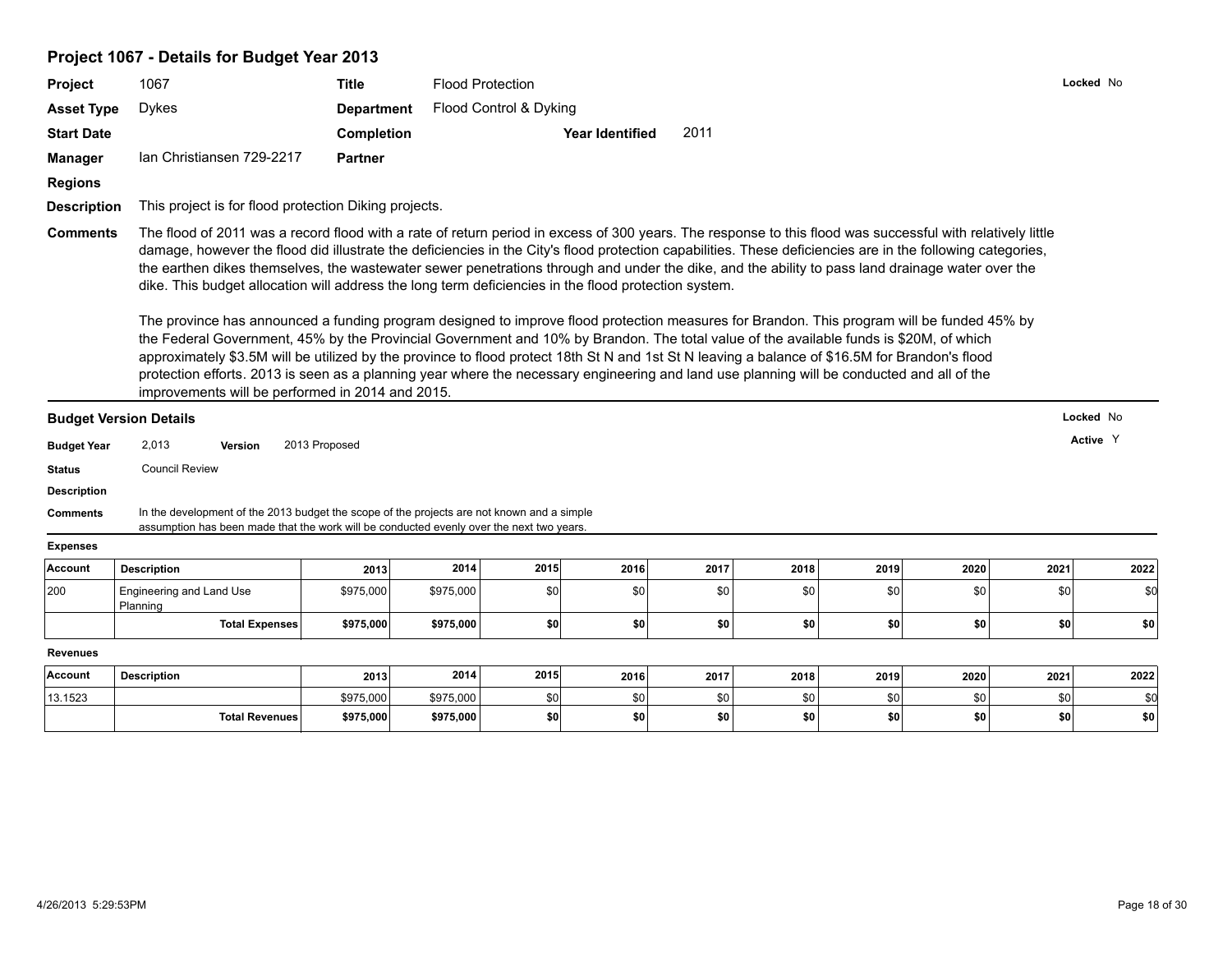| <b>Operating Budget Impact</b> |                |             |        |                   |
|--------------------------------|----------------|-------------|--------|-------------------|
| <b>Effective Date</b>          | <b>Account</b> | Type        | Amount | <b>FTE Impact</b> |
|                                |                |             |        |                   |
|                                |                |             |        |                   |
|                                |                |             |        |                   |
| <b>Related Projects</b>        |                |             |        |                   |
|                                |                |             |        |                   |
|                                |                |             |        |                   |
| Project                        | <b>Title</b>   | Description |        | Year Version      |
|                                |                |             |        |                   |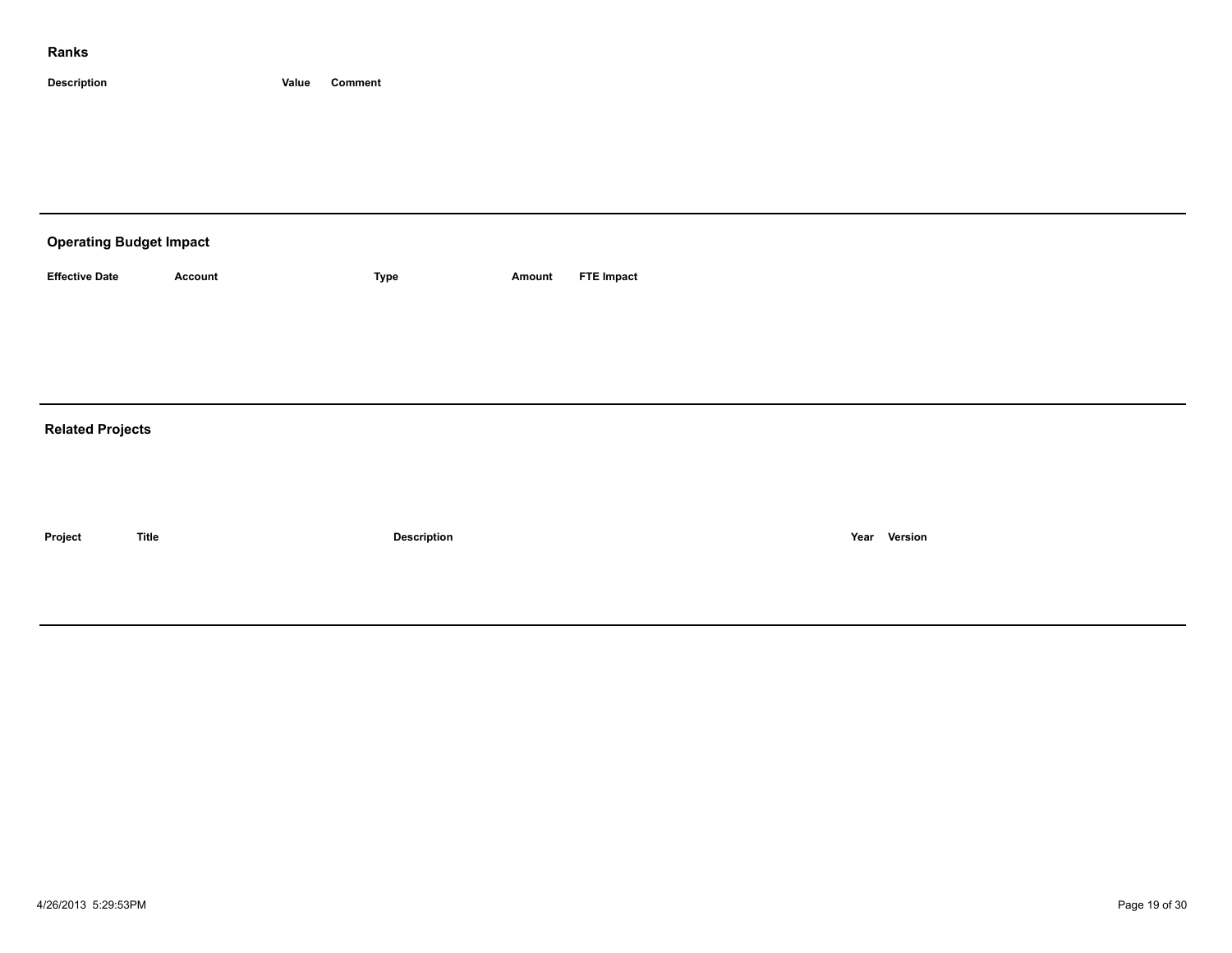|                    | Project 1051 - Details for Budget Year 2013                                                                       |                   |                  |          |                 |      |         |         |             |      |           |
|--------------------|-------------------------------------------------------------------------------------------------------------------|-------------------|------------------|----------|-----------------|------|---------|---------|-------------|------|-----------|
| Project            | 1051                                                                                                              | <b>Title</b>      | Police Equipment |          |                 |      |         |         |             |      | Locked No |
| <b>Asset Type</b>  | Other machinery and equipmen Department                                                                           |                   | <b>POLICE</b>    |          |                 |      |         |         |             |      |           |
| <b>Start Date</b>  |                                                                                                                   | <b>Completion</b> |                  |          | Year Identified | 2009 |         |         |             |      |           |
| <b>Manager</b>     | Keith Atkinson 729-2305                                                                                           | <b>Partner</b>    |                  |          |                 |      |         |         |             |      |           |
| <b>Regions</b>     |                                                                                                                   |                   |                  |          |                 |      |         |         |             |      |           |
| <b>Description</b> | This project is for the maintenance and upgrading of technical equipment for the Brandon Police Service.          |                   |                  |          |                 |      |         |         |             |      |           |
| <b>Comments</b>    |                                                                                                                   |                   |                  |          |                 |      |         |         |             |      |           |
|                    |                                                                                                                   |                   |                  |          |                 |      |         |         |             |      |           |
|                    | <b>Budget Version Details</b>                                                                                     |                   |                  |          |                 |      |         |         |             |      | Locked No |
| <b>Budget Year</b> | 2,013<br>Version                                                                                                  | 2013 Proposed     |                  |          |                 |      |         |         |             |      | Active Y  |
| <b>Status</b>      | <b>Council Review</b>                                                                                             |                   |                  |          |                 |      |         |         |             |      |           |
| <b>Description</b> |                                                                                                                   |                   |                  |          |                 |      |         |         |             |      |           |
| <b>Comments</b>    | Requested funding for 2013 includes the purchase of a Digital Video Recording System (carried over<br>from 2012). |                   |                  |          |                 |      |         |         |             |      |           |
| <b>Expenses</b>    |                                                                                                                   |                   |                  |          |                 |      |         |         |             |      |           |
| Account            | <b>Description</b>                                                                                                | 2013              | 2014             | 2015     | 2016            | 2017 | 2018    | 2019    | 2020        | 2021 | 2022      |
| 0410               | <b>Automated License Plate</b><br>Reader                                                                          | \$0               | \$0              | \$0      | \$30,000        | \$0  | \$0     | \$0     | \$0         | \$0  | \$d       |
| 0410               | <b>Ballistic Vests for TRU Team</b>                                                                               | \$37,000          | \$0              | \$0      | \$0             | \$0  | \$0     | \$0     | \$0         | \$0  | \$d       |
| 0410               | <b>BPS Pistol Replacement</b>                                                                                     | \$45,000          | \$0              | \$0      | \$0             | \$0  | \$0     | \$0     | \$0         | \$0  | \$d       |
| 0410               | Bullet proof blanket/shield                                                                                       | \$6,000           | \$0              | \$0      | \$0             | \$0  | \$0     | \$0     | \$0         | \$0  | \$0       |
| 0410               | Carbine Rifles for Patrol                                                                                         | \$30,000          | \$0              | \$0      | \$0             | \$0  | \$0     | \$0     | \$0         | \$0  | \$0       |
| 0410               | Crime Scope to identify<br>biological evidence at crime<br>scenes.                                                | \$0               | \$0              | \$25,000 | \$0             | \$0  | \$0     | \$0     | \$0         | \$0  | \$0       |
| 0410               | Data Master Devices -<br>Measures blood/alcohol content<br>of suspected impaired drivers.                         | \$0               | \$0              | \$0      | \$0             | \$0  | \$0     | \$0     | \$0         | \$0  | \$0       |
| 0410               | Data Storage Server (SAN)<br>required for the storage of In<br>Car Video System                                   | \$0               | \$0              | \$0      | \$0             | \$0  | \$0     | \$0     | \$0         | \$0  | \$0       |
| 0410               | Dictaphone Upgrade                                                                                                | \$0               | \$0              | \$0      | \$0             | \$0  | \$0     | \$0     | \$0         | \$0  | \$0       |
| 0410               | Digital Video Recording System                                                                                    | \$0               | \$0              | \$0      | \$0             | \$0  | \$0     | \$0     | \$0         | \$0  | \$0       |
| 0410               | Enclosure panels - Employee<br>outdoor area                                                                       | \$0               | \$9,000          | \$0      | \$0             | \$0  | \$0     | \$0     | \$0         | \$0  | \$0       |
| 0410               | Encryption Upgrade (ECD) for<br>dispatchers to receive<br>encrypted transmissions from<br>the field.              | \$17,500          | \$0              | \$0      | \$0             | \$0  | \$0     | \$0     | \$0         | \$0  | \$d       |
| 0410               | Fleetnet Radio System<br>Replacement. See IT project<br>#348 - V. Rochelle                                        | \$0               | \$0              | \$0      | \$0             | \$0  | \$0     | \$0     | $ $ \$0     | \$0  | \$d       |
| 0410               | Furniture for Victoria Avenue                                                                                     | \$0               | \$0              | \$0      | $ $ \$0         | \$0  | \$0     | $ $ \$0 | $\vert$ \$0 | \$0  | \$d       |
| 0410               | Genesis II Radar Units                                                                                            | \$0               | \$9,000          | \$0      | \$0             | \$0  | $ $ \$0 | $ $ \$0 | $\circ$     | \$0  | \$d       |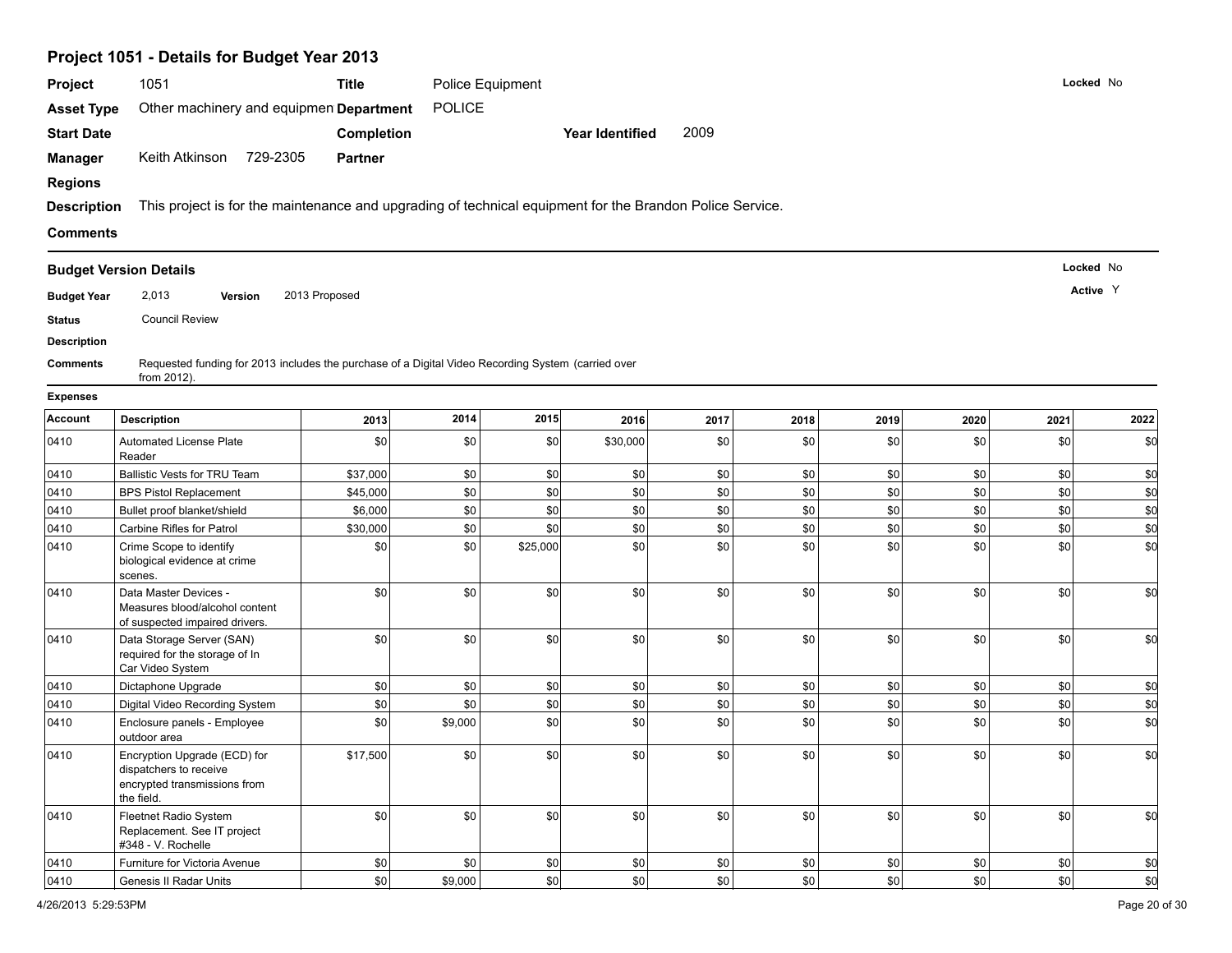| <b>Revenues</b> | Total Expenses                                                                                       | \$380,500 | \$18,000 |                  |          |           |          |     |     |           |     |
|-----------------|------------------------------------------------------------------------------------------------------|-----------|----------|------------------|----------|-----------|----------|-----|-----|-----------|-----|
|                 |                                                                                                      |           |          |                  |          |           |          |     |     |           |     |
|                 |                                                                                                      |           |          | \$30,000         | \$30,000 | \$235,000 | \$21,000 | \$0 | \$0 | \$160,000 | \$0 |
| 0410            | Video Enhancement Software                                                                           | \$0       | \$0      | \$0              | \$0      | \$0       | \$0      | \$0 | \$0 | \$0       | \$0 |
| 0410            | Ultrasonic Firearm Cleaning &<br>Lubrication System- Model<br>F-427-M4                               | \$0       | \$0      | $s$ <sub>0</sub> | \$0      | \$0       | \$0      | \$0 | \$0 | \$0       | \$0 |
| 0410            | <b>Taser Replacement</b>                                                                             | \$5,000   | \$0      | \$0              | \$0      | \$0       | \$0      | \$0 | \$0 | \$0       | \$0 |
| 0410            | Soft Body Armour (85 vests)                                                                          | \$0       | \$0      | \$0              | \$0      | \$0       | \$0      | \$0 | \$0 | \$0       | \$0 |
| 0410            | Replacement of Duty Holsters                                                                         | \$0       | \$0      | \$0              | \$0      | \$0       | \$0      | \$0 | \$0 | \$0       | \$0 |
| 0410            | Property elevator to move<br>ceased police property from<br>main level to basement<br>property room. | \$80,000  | \$0      | $s$ <sub>0</sub> | \$0      | \$0       | \$0      | \$0 | \$0 | \$0       | \$0 |
| 0410            | Portable Live Scan Unit                                                                              | \$0       | \$0      | \$0              | \$0      | \$0       | \$0      | \$0 | \$0 | \$0       | \$0 |
| 0410            | New Building Equipment for<br>Victoria Avenue                                                        | \$0       | \$0      | \$0              | \$0      | \$0       | \$0      | \$0 | \$0 | \$0       | \$0 |
| 0410            | Magnetic Stripe Readers &<br><b>Ticket Printers</b>                                                  | \$0       | \$0      | $s$ <sub>0</sub> | \$0      | \$25,000  | \$0      | \$0 | \$0 | \$0       | \$0 |
| 0410            | Live Scan Unit - scans<br>fingerprints electronically                                                | \$0       | \$0      | $s$ <sub>0</sub> | \$0      | \$50,000  | \$0      | \$0 | \$0 | \$0       | \$0 |
| 0410            | In-car Cell Phones (3 year<br>replacement schedule)                                                  | \$0       | \$0      | \$5,000          | \$0      | \$0       | \$6,000  | \$0 | \$0 | \$0       | \$0 |
| 0410            | In-car Camera System                                                                                 | \$160,000 | \$0      | sol              | \$0      | \$160,000 | \$0      | \$0 | \$0 | \$160,000 | \$0 |
| 0410            | Gym Equipment - development<br>of a fitness area within the new<br>facility.                         | \$0       | \$0      | \$0              | \$0      | \$0       | \$15,000 | \$0 | \$0 | \$0       | \$0 |

| \$30,000<br>\$235,000<br>\$160,000<br>\$30,000<br>\$21,000<br>\$380,500<br>\$18,000<br>SO I<br>ا SO<br>Police Equipment Reserve<br>\$30,000<br>\$235,000<br>\$160,000<br>\$30,000<br>\$18,000<br>\$21,000<br>\$380,500<br>\$0 <br>\$OI<br><b>Total Revenues</b> | Account | <b>Description</b> | 2013 | 2014 | 2015 | 2016 | 2017 | 2018 | 2019 | 2020 | 2021 | 2022 |
|-----------------------------------------------------------------------------------------------------------------------------------------------------------------------------------------------------------------------------------------------------------------|---------|--------------------|------|------|------|------|------|------|------|------|------|------|
|                                                                                                                                                                                                                                                                 | 13.1500 |                    |      |      |      |      |      |      |      |      |      |      |
|                                                                                                                                                                                                                                                                 |         |                    |      |      |      |      |      |      |      |      |      | \$0  |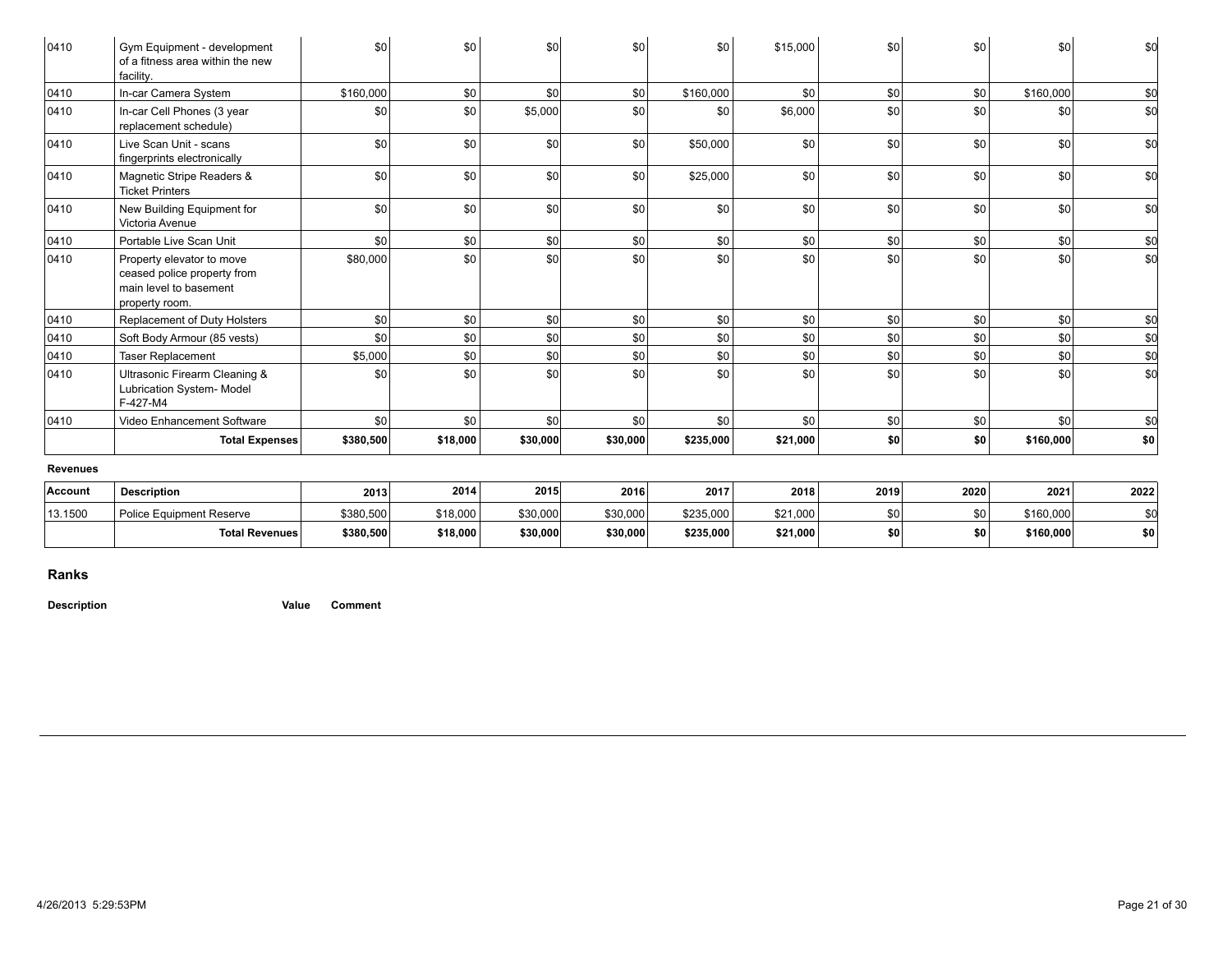| <b>Effective Date</b> | Account | <b>Type</b> | Amount | <b>FTE Impact</b> |
|-----------------------|---------|-------------|--------|-------------------|

## **Related Projects**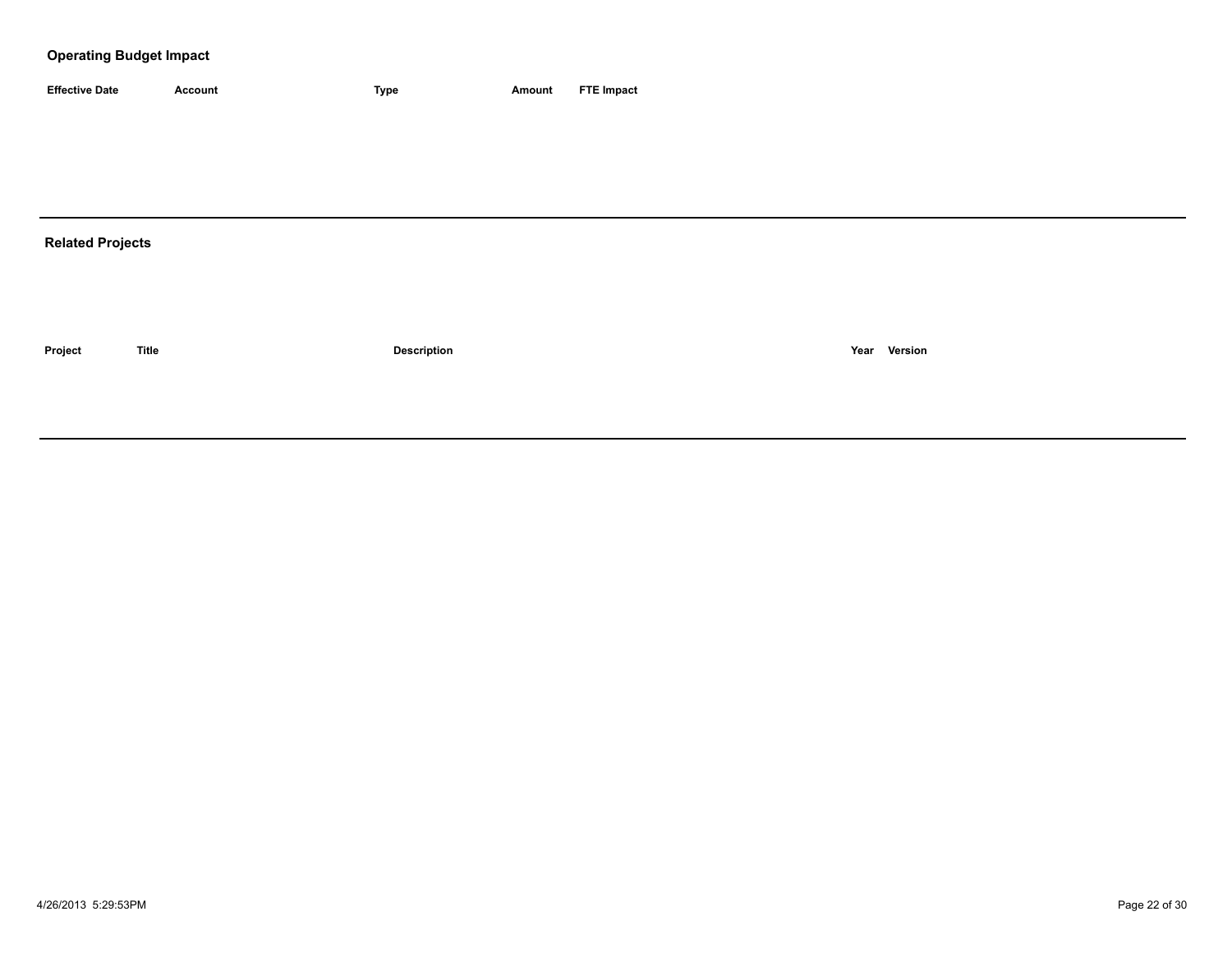|                    | Project 498 - Details for Budget Year 2013 |                |               |                               |                        |      |      |      |      |      |           |
|--------------------|--------------------------------------------|----------------|---------------|-------------------------------|------------------------|------|------|------|------|------|-----------|
| Project            | 498                                        | <b>Title</b>   |               | <b>Police Fleet Additions</b> |                        |      |      |      |      |      | Locked No |
| <b>Asset Type</b>  | Trucks and other motor vehicles Department |                | <b>POLICE</b> |                               |                        |      |      |      |      |      |           |
| <b>Start Date</b>  |                                            | Completion     |               |                               | <b>Year Identified</b> | 2009 |      |      |      |      |           |
| <b>Manager</b>     | Keith Atkinson 729-2305                    | <b>Partner</b> |               |                               |                        |      |      |      |      |      |           |
| <b>Regions</b>     |                                            |                |               |                               |                        |      |      |      |      |      |           |
| <b>Description</b> |                                            |                |               |                               |                        |      |      |      |      |      |           |
| <b>Comments</b>    |                                            |                |               |                               |                        |      |      |      |      |      |           |
|                    | <b>Budget Version Details</b>              |                |               |                               |                        |      |      |      |      |      | Locked No |
| <b>Budget Year</b> | 2,013<br>Version                           | 2013 Proposed  |               |                               |                        |      |      |      |      |      | Active Y  |
| <b>Status</b>      | <b>Council Review</b>                      |                |               |                               |                        |      |      |      |      |      |           |
| <b>Description</b> |                                            |                |               |                               |                        |      |      |      |      |      |           |
| <b>Comments</b>    |                                            |                |               |                               |                        |      |      |      |      |      |           |
| <b>Expenses</b>    |                                            |                |               |                               |                        |      |      |      |      |      |           |
| Account            | <b>Description</b>                         | 2013           | 2014          | 2015                          | 2016                   | 2017 | 2018 | 2019 | 2020 | 2021 | 2022      |
| 0410               | executive vehicle                          | \$0            | \$0           | \$0                           | \$0                    | \$0  | \$0  | \$0  | \$0  | \$0  | \$0       |
|                    | <b>Total Expenses</b>                      | \$0            | \$0           | \$0                           | \$0                    | -\$0 | \$0  | \$0  | \$0  | \$0  | \$0       |
| Revenues           |                                            |                |               |                               |                        |      |      |      |      |      |           |
| Account            | <b>Description</b>                         | 2013           | 2014          | 2015                          | 2016                   | 2017 | 2018 | 2019 | 2020 | 2021 | 2022      |
| 13.1500            | Police Equipment Reserve                   | \$0            | \$0           | \$0                           | \$0                    | \$0  | \$0  | \$0  | \$0  | \$0  | \$0       |
|                    | <b>Total Revenues</b>                      | \$0            | \$0           | \$0                           | \$0                    | -\$0 | \$0  | \$0  | \$0  | \$0  | \$0       |
|                    |                                            |                |               |                               |                        |      |      |      |      |      |           |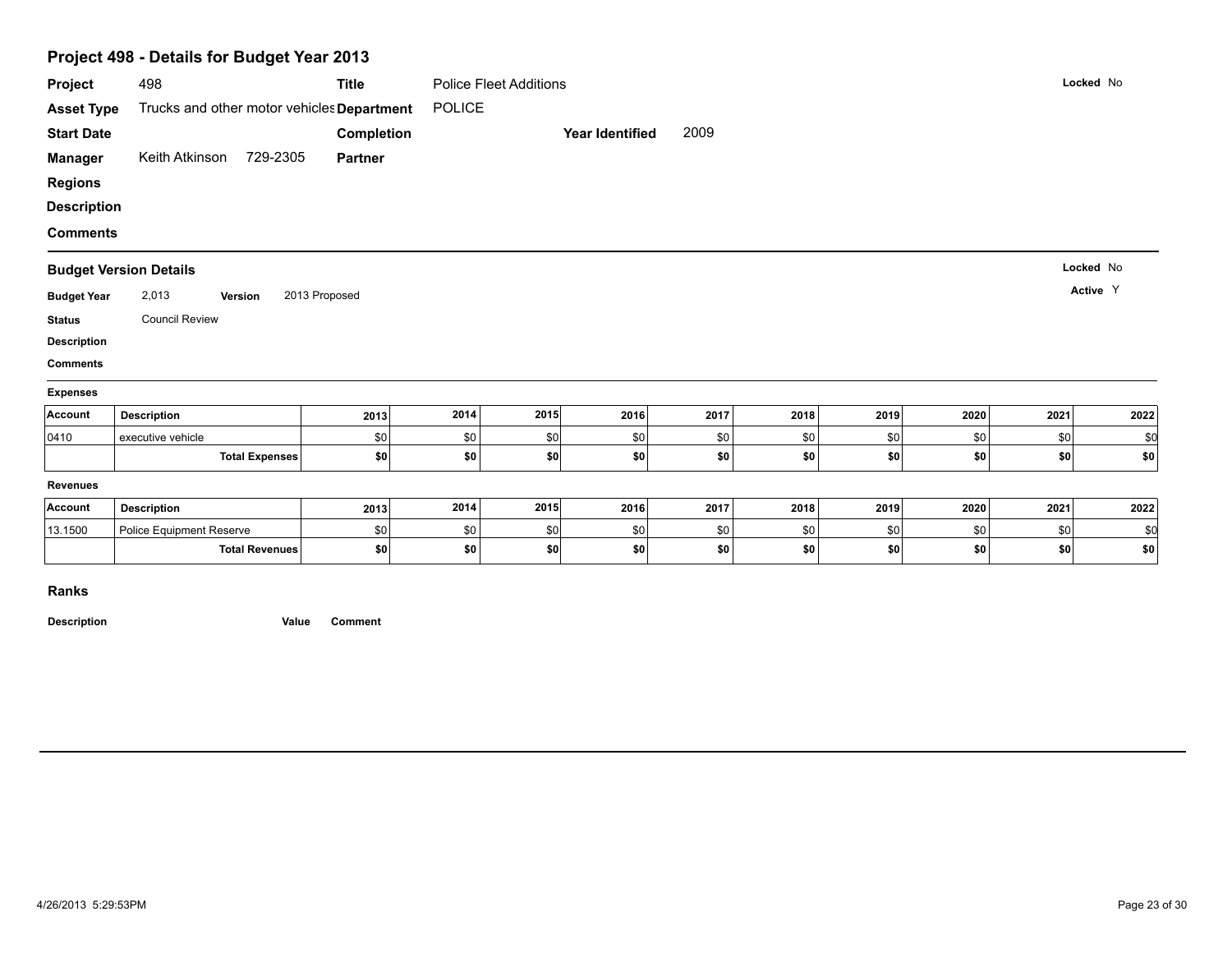| <b>Effective Date</b> | Account | <b>Type</b> | Amount | <b>FTE Impact</b> |
|-----------------------|---------|-------------|--------|-------------------|

## **Related Projects**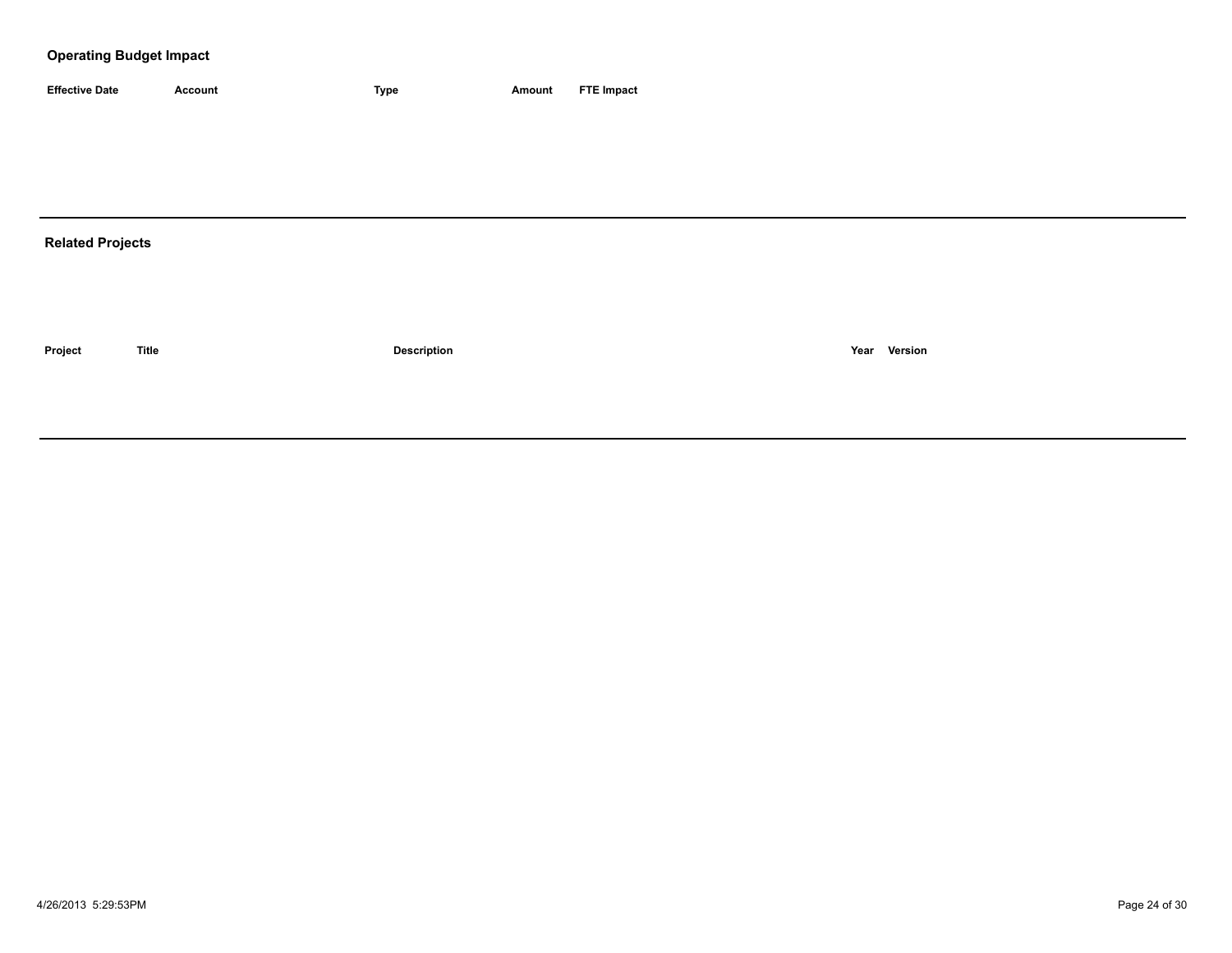|                    | Project 730 - Details for Budget Year 2013                                                                                                                                                                                                                     |                   |               |      |                                        |      |      |           |      |          |           |
|--------------------|----------------------------------------------------------------------------------------------------------------------------------------------------------------------------------------------------------------------------------------------------------------|-------------------|---------------|------|----------------------------------------|------|------|-----------|------|----------|-----------|
| Project            | 730                                                                                                                                                                                                                                                            | <b>Title</b>      |               |      | Police Office Equipment and Technology |      |      |           |      |          | Locked No |
| <b>Asset Type</b>  | Computers and related machine Department                                                                                                                                                                                                                       |                   | <b>POLICE</b> |      |                                        |      |      |           |      |          |           |
| <b>Start Date</b>  |                                                                                                                                                                                                                                                                | <b>Completion</b> |               |      | <b>Year Identified</b>                 | 2009 |      |           |      |          |           |
| <b>Manager</b>     | 729-2305<br>Keith Atkinson                                                                                                                                                                                                                                     | <b>Partner</b>    |               |      |                                        |      |      |           |      |          |           |
| <b>Regions</b>     |                                                                                                                                                                                                                                                                |                   |               |      |                                        |      |      |           |      |          |           |
| <b>Description</b> | This project is for office technology required to provide administrative support to the operations of the Brandon Police Service.                                                                                                                              |                   |               |      |                                        |      |      |           |      |          |           |
| <b>Comments</b>    |                                                                                                                                                                                                                                                                |                   |               |      |                                        |      |      |           |      |          |           |
|                    | <b>Budget Version Details</b>                                                                                                                                                                                                                                  |                   |               |      |                                        |      |      |           |      |          | Locked No |
| <b>Budget Year</b> | 2,013<br>Version                                                                                                                                                                                                                                               | 2013 Proposed     |               |      |                                        |      |      |           |      |          | Active Y  |
| <b>Status</b>      | <b>Council Review</b>                                                                                                                                                                                                                                          |                   |               |      |                                        |      |      |           |      |          |           |
| <b>Description</b> |                                                                                                                                                                                                                                                                |                   |               |      |                                        |      |      |           |      |          |           |
| <b>Comments</b>    | The requesting funds for 2013 includes \$100,000 to replace fourteen in-car workstations. These<br>laptops are proposed to be replaced every five years to maintain operating effectiveness, they are<br>used to perform in patrol car police computer access. |                   |               |      |                                        |      |      |           |      |          |           |
| <b>Expenses</b>    |                                                                                                                                                                                                                                                                |                   |               |      |                                        |      |      |           |      |          |           |
| <b>Account</b>     | <b>Description</b>                                                                                                                                                                                                                                             | 2013              | 2014          | 2015 | 2016                                   | 2017 | 2018 | 2019      | 2020 | 2021     | 2022      |
| 0410               | Aras 360 Drawing Software for<br>creating plan drawings of<br>accident scenes                                                                                                                                                                                  | \$0               | \$7,000       | \$0  | \$0                                    | \$0  | \$0  | \$0       | \$0  | \$0      | \$0       |
| 0410               | CAD Server (now virtualized),<br>upgraded training and<br>connectivity                                                                                                                                                                                         | \$0               | \$20,000      | \$0  | \$0                                    | \$0  | \$0  | \$20,000  | \$0  | \$0      | \$0       |
| 0410               | Mobile workstations (14)                                                                                                                                                                                                                                       | \$100,000         | \$0           | \$0  | \$100,000                              | \$0  | \$0  | \$100,000 | \$0  | \$0      | \$100,000 |
| 0410               | Server Software Upgrades for<br>computer aided dispatch<br>system                                                                                                                                                                                              | \$0               | \$0           | \$0  | \$12,000                               | \$0  | \$0  | \$0       | \$0  | \$12,000 | \$0       |
|                    | <b>Total Expenses</b>                                                                                                                                                                                                                                          | \$100,000         | \$27,000      | sol  | \$112,000                              | \$0  | \$0  | \$120,000 | \$0  | \$12,000 | \$100,000 |
| <b>Revenues</b>    |                                                                                                                                                                                                                                                                |                   |               |      |                                        |      |      |           |      |          |           |
| <b>Account</b>     | <b>Description</b>                                                                                                                                                                                                                                             | 2013              | 2014          | 2015 | 2016                                   | 2017 | 2018 | 2019      | 2020 | 2021     | 2022      |
| 13.1500            | <b>Police Equipment Reserve</b>                                                                                                                                                                                                                                | \$100,000         | \$27,000      | \$0  | \$112,000                              | \$0  | \$0  | \$120,000 | \$0  | \$12,000 | \$100,000 |
|                    | <b>Total Revenues</b>                                                                                                                                                                                                                                          | \$100,000         | \$27,000      | \$0  | \$112,000                              | \$0  | \$0  | \$120,000 | \$0  | \$12,000 | \$100,000 |
|                    |                                                                                                                                                                                                                                                                |                   |               |      |                                        |      |      |           |      |          |           |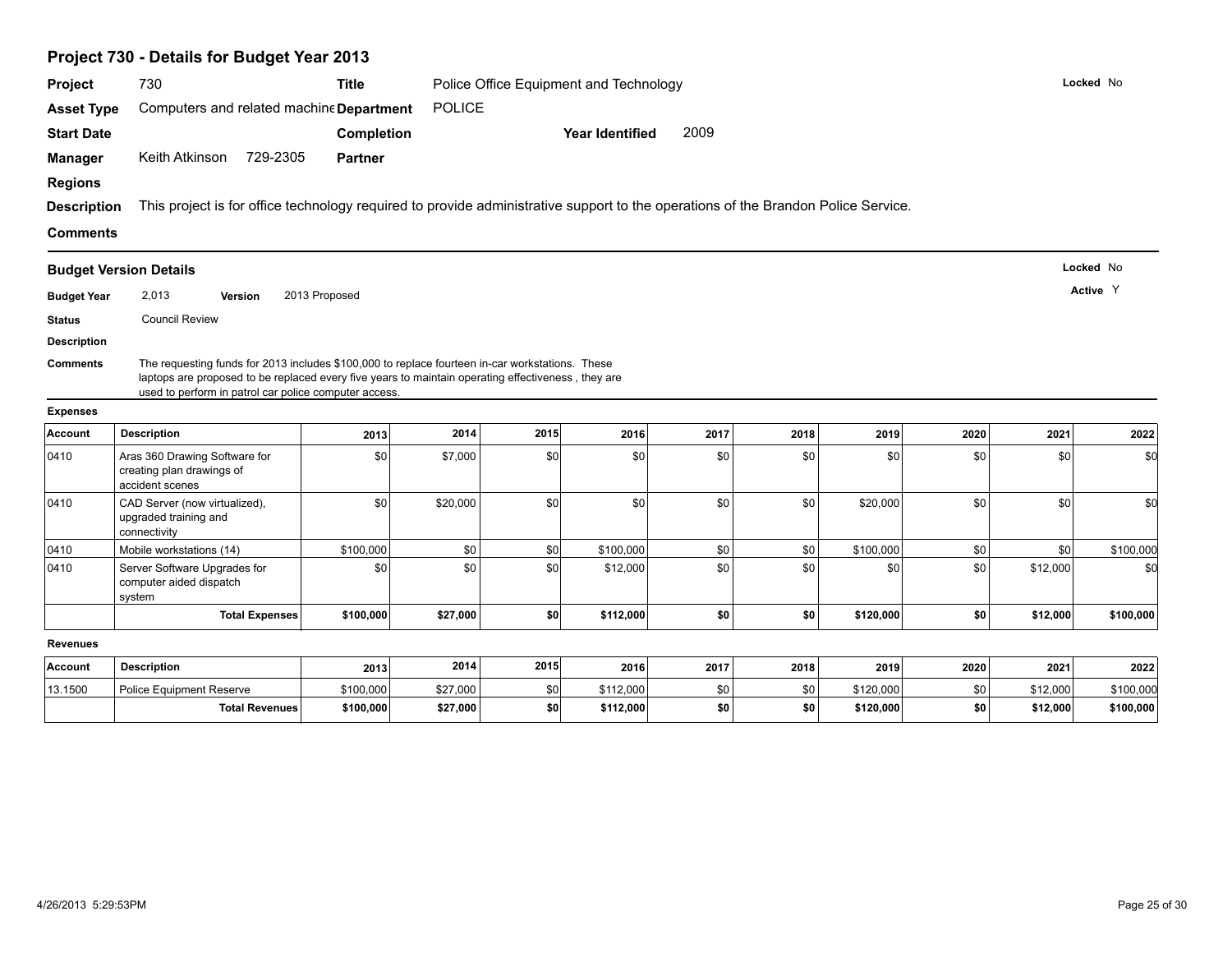| <b>Operating Budget Impact</b> |                |                    |        |                   |              |  |
|--------------------------------|----------------|--------------------|--------|-------------------|--------------|--|
| <b>Effective Date</b>          | <b>Account</b> | Type               | Amount | <b>FTE Impact</b> |              |  |
|                                |                |                    |        |                   |              |  |
|                                |                |                    |        |                   |              |  |
|                                |                |                    |        |                   |              |  |
| <b>Related Projects</b>        |                |                    |        |                   |              |  |
|                                |                |                    |        |                   |              |  |
|                                |                |                    |        |                   |              |  |
| Project                        | <b>Title</b>   | <b>Description</b> |        |                   | Year Version |  |
|                                |                |                    |        |                   |              |  |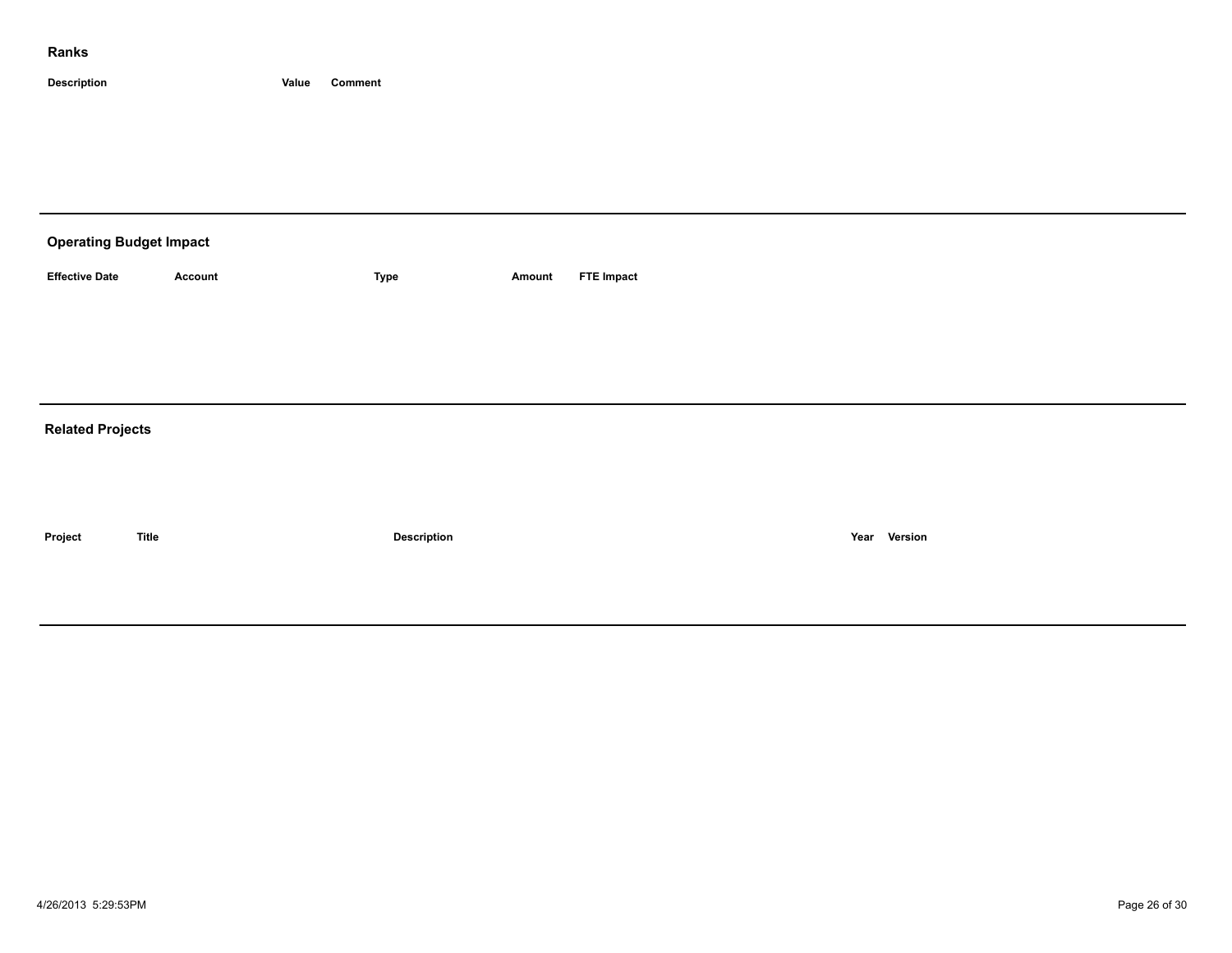## **Project 621 - Details for Budget Year 2013**

| Project                                                                                                                               | 621                                                                                                                                                                                                                                                                                                                                                                                                                                                                                                                                                                | <b>Title</b>      |               | Police Service Dog & Training |                        |          |      |          |      |      | Locked No |
|---------------------------------------------------------------------------------------------------------------------------------------|--------------------------------------------------------------------------------------------------------------------------------------------------------------------------------------------------------------------------------------------------------------------------------------------------------------------------------------------------------------------------------------------------------------------------------------------------------------------------------------------------------------------------------------------------------------------|-------------------|---------------|-------------------------------|------------------------|----------|------|----------|------|------|-----------|
| <b>Asset Type</b>                                                                                                                     | Other machinery and equipmen Department                                                                                                                                                                                                                                                                                                                                                                                                                                                                                                                            |                   | <b>POLICE</b> |                               |                        |          |      |          |      |      |           |
| <b>Start Date</b>                                                                                                                     |                                                                                                                                                                                                                                                                                                                                                                                                                                                                                                                                                                    | <b>Completion</b> |               |                               | <b>Year Identified</b> | 2009     |      |          |      |      |           |
| <b>Manager</b>                                                                                                                        | Keith Atkinson<br>729-2305                                                                                                                                                                                                                                                                                                                                                                                                                                                                                                                                         | <b>Partner</b>    |               |                               |                        |          |      |          |      |      |           |
| <b>Regions</b>                                                                                                                        |                                                                                                                                                                                                                                                                                                                                                                                                                                                                                                                                                                    |                   |               |                               |                        |          |      |          |      |      |           |
| <b>Description</b>                                                                                                                    | This project is for equipment related to the Police Service Dog Unit.                                                                                                                                                                                                                                                                                                                                                                                                                                                                                              |                   |               |                               |                        |          |      |          |      |      |           |
| <b>Comments</b>                                                                                                                       | The Police Service Dog Unit currently consists of two members and is used for searches both suspect and missing persons, property and drugs.<br>The K9 Unit also works in conjunction with the Police Service Tactical response Unit. This enhances officer safety by keeping members out of harms<br>way and reduces operating costs, reduces member injuries and increases the percentage of suspects apprehended and cases solved.                                                                                                                              |                   |               |                               |                        |          |      |          |      |      |           |
|                                                                                                                                       | The Service has two police dog teams and on average a member and dog remain in the unit for 6-7 years. New members are rotated into the unit<br>and the timing of these changes is staggered so both members are not replaced at the same time. One member was replaced in 2010 and the next<br>member is projected to be replaced in 2013. This retains experience in the Unit and assists in the development of the new team. The cost of a new<br>team includes; purchase of the dog and 4 months training at the RCMP kennels in Alberta and related expenses. |                   |               |                               |                        |          |      |          |      |      |           |
|                                                                                                                                       | <b>Budget Version Details</b>                                                                                                                                                                                                                                                                                                                                                                                                                                                                                                                                      |                   |               |                               |                        |          |      |          |      |      | Locked No |
| <b>Budget Year</b>                                                                                                                    | 2,013<br><b>Version</b>                                                                                                                                                                                                                                                                                                                                                                                                                                                                                                                                            | 2013 Proposed     |               |                               |                        |          |      |          |      |      | Active Y  |
|                                                                                                                                       | <b>Council Review</b>                                                                                                                                                                                                                                                                                                                                                                                                                                                                                                                                              |                   |               |                               |                        |          |      |          |      |      |           |
|                                                                                                                                       |                                                                                                                                                                                                                                                                                                                                                                                                                                                                                                                                                                    |                   |               |                               |                        |          |      |          |      |      |           |
|                                                                                                                                       |                                                                                                                                                                                                                                                                                                                                                                                                                                                                                                                                                                    |                   |               |                               |                        |          |      |          |      |      |           |
|                                                                                                                                       | The 2013 amount is a requested carry over from 2012 due to no availability at the RCMP dog training<br>facility.                                                                                                                                                                                                                                                                                                                                                                                                                                                   |                   |               |                               |                        |          |      |          |      |      |           |
|                                                                                                                                       |                                                                                                                                                                                                                                                                                                                                                                                                                                                                                                                                                                    |                   |               |                               |                        |          |      |          |      |      |           |
|                                                                                                                                       | <b>Description</b>                                                                                                                                                                                                                                                                                                                                                                                                                                                                                                                                                 | 2013              | 2014          | 2015                          | 2016                   | 2017     | 2018 | 2019     | 2020 | 2021 | 2022      |
|                                                                                                                                       | Police Service Dog & Training                                                                                                                                                                                                                                                                                                                                                                                                                                                                                                                                      | \$40,000          | \$0           | \$0                           | \$0                    | \$40,000 | \$0  | \$42,000 | \$0  | \$0  | \$0       |
|                                                                                                                                       | <b>Total Expenses</b>                                                                                                                                                                                                                                                                                                                                                                                                                                                                                                                                              | \$40,000          | \$0           | \$0                           | \$0                    | \$40,000 | \$0  | \$42,000 | \$0  | \$0  | \$0       |
|                                                                                                                                       |                                                                                                                                                                                                                                                                                                                                                                                                                                                                                                                                                                    |                   |               |                               |                        |          |      |          |      |      |           |
|                                                                                                                                       | <b>Description</b>                                                                                                                                                                                                                                                                                                                                                                                                                                                                                                                                                 | 2013              | 2014          | 2015                          | 2016                   | 2017     | 2018 | 2019     | 2020 | 2021 | 2022      |
| <b>Status</b><br><b>Description</b><br><b>Comments</b><br><b>Expenses</b><br>Account<br>0410<br><b>Revenues</b><br>Account<br>13.1500 | <b>Police Equipment Reserve</b>                                                                                                                                                                                                                                                                                                                                                                                                                                                                                                                                    | \$40,000          | \$0           | \$0                           | \$0                    | \$40,000 | \$0  | \$42,000 | \$0  | \$0  | \$0       |

**Ranks**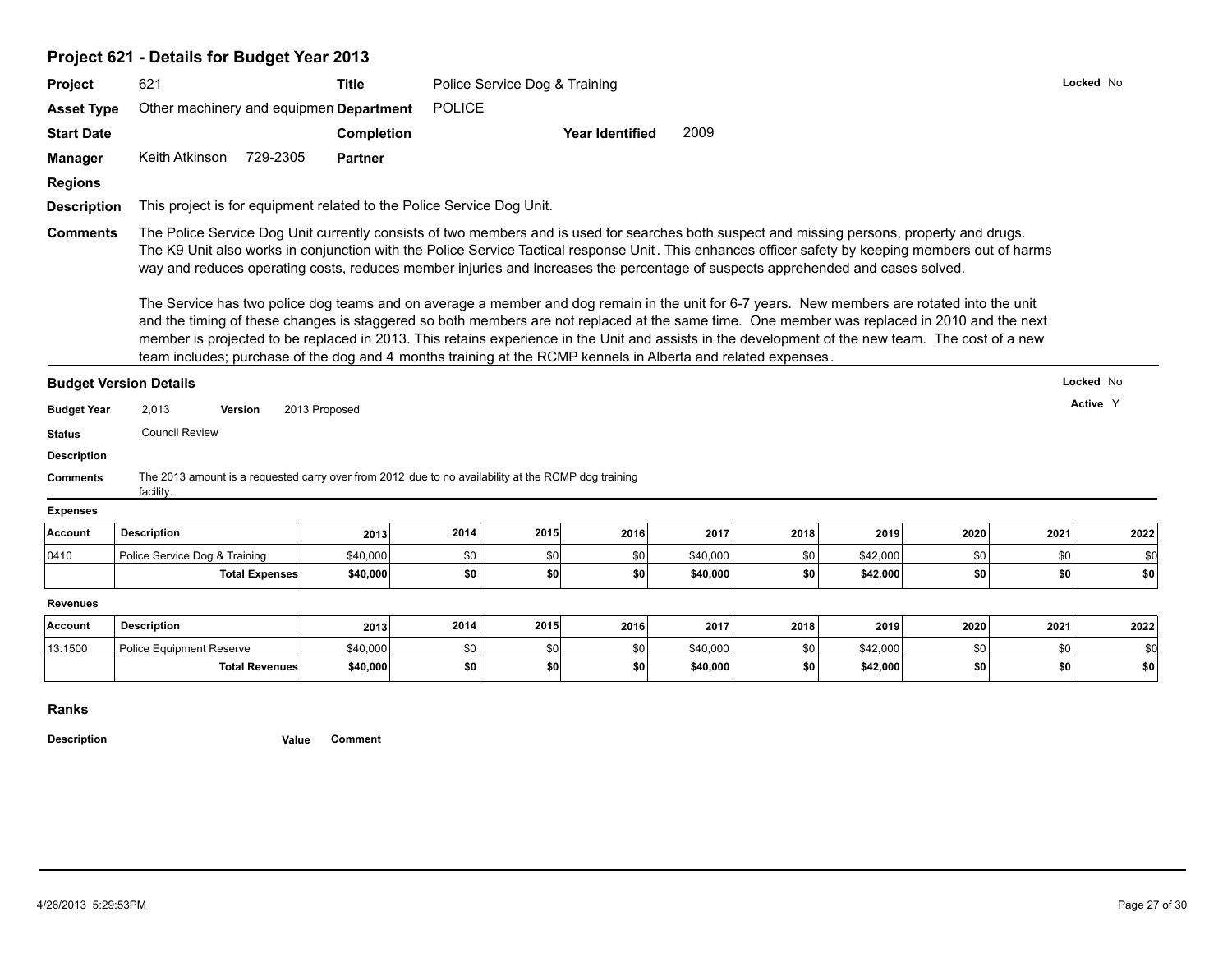| <b>Effective Date</b>   | <b>Account</b> | <b>Type</b>        | <b>Amount</b> | <b>FTE Impact</b> |
|-------------------------|----------------|--------------------|---------------|-------------------|
|                         |                |                    |               |                   |
|                         |                |                    |               |                   |
|                         |                |                    |               |                   |
|                         |                |                    |               |                   |
| <b>Related Projects</b> |                |                    |               |                   |
|                         |                |                    |               |                   |
|                         |                |                    |               |                   |
|                         |                |                    |               |                   |
| Project                 | <b>Title</b>   | <b>Description</b> |               | Year Version      |
|                         |                |                    |               |                   |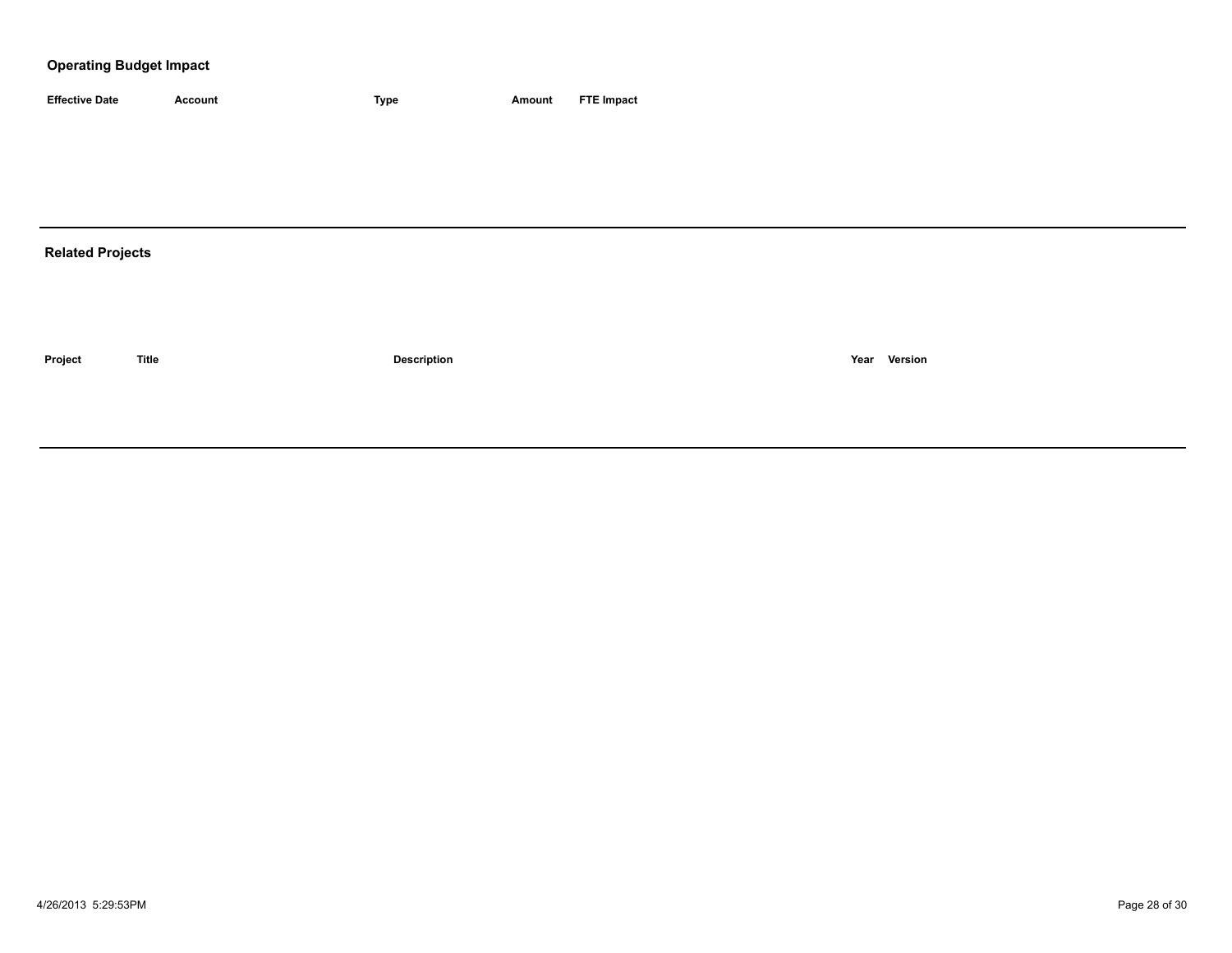|                                                                                             | Project 1077 - Details for Budget Year 2013                                                                                                                                                                                                                                                                                                                                                                                                                         |                   |               |                                   |      |      |      |      |      |           |          |
|---------------------------------------------------------------------------------------------|---------------------------------------------------------------------------------------------------------------------------------------------------------------------------------------------------------------------------------------------------------------------------------------------------------------------------------------------------------------------------------------------------------------------------------------------------------------------|-------------------|---------------|-----------------------------------|------|------|------|------|------|-----------|----------|
| Project                                                                                     | 1077                                                                                                                                                                                                                                                                                                                                                                                                                                                                | <b>Title</b>      |               | Police Service Garage             |      |      |      |      |      | Locked No |          |
| <b>Asset Type</b>                                                                           | Municipal parking garages                                                                                                                                                                                                                                                                                                                                                                                                                                           | <b>Department</b> | <b>POLICE</b> |                                   |      |      |      |      |      |           |          |
| <b>Start Date</b>                                                                           | June 01, 2015                                                                                                                                                                                                                                                                                                                                                                                                                                                       | <b>Completion</b> |               | November 30, 2015 Year Identified |      | 2011 |      |      |      |           |          |
| <b>Manager</b>                                                                              | Keith Atkinson 729-2301                                                                                                                                                                                                                                                                                                                                                                                                                                             | <b>Partner</b>    |               |                                   |      |      |      |      |      |           |          |
| <b>Regions</b>                                                                              |                                                                                                                                                                                                                                                                                                                                                                                                                                                                     |                   |               |                                   |      |      |      |      |      |           |          |
| <b>Description</b>                                                                          | This project is for the building of Police building vehicle garage.                                                                                                                                                                                                                                                                                                                                                                                                 |                   |               |                                   |      |      |      |      |      |           |          |
| <b>Comments</b>                                                                             | Given the severe weather conditions during the winter months, a garage is required for the storage of Police vehicles which are often required to be<br>used upon short notice during emergency situations. Police vehicles also include sensitive electronic and emergency equipment that is adversely<br>affected by extreme temperatures and dampness. In addition, a garage would provide the necessary security required in the storage of Police<br>vehicles. |                   |               |                                   |      |      |      |      |      |           |          |
|                                                                                             | <b>Budget Version Details</b>                                                                                                                                                                                                                                                                                                                                                                                                                                       |                   |               |                                   |      |      |      |      |      | Locked No |          |
| <b>Budget Year</b>                                                                          | 2,013<br>Version                                                                                                                                                                                                                                                                                                                                                                                                                                                    | 2013 Proposed     |               |                                   |      |      |      |      |      |           | Active Y |
|                                                                                             |                                                                                                                                                                                                                                                                                                                                                                                                                                                                     |                   |               |                                   |      |      |      |      |      |           |          |
|                                                                                             | <b>Council Review</b>                                                                                                                                                                                                                                                                                                                                                                                                                                               |                   |               |                                   |      |      |      |      |      |           |          |
|                                                                                             |                                                                                                                                                                                                                                                                                                                                                                                                                                                                     |                   |               |                                   |      |      |      |      |      |           |          |
|                                                                                             |                                                                                                                                                                                                                                                                                                                                                                                                                                                                     |                   |               |                                   |      |      |      |      |      |           |          |
|                                                                                             |                                                                                                                                                                                                                                                                                                                                                                                                                                                                     |                   |               |                                   |      |      |      |      |      |           |          |
|                                                                                             | <b>Description</b>                                                                                                                                                                                                                                                                                                                                                                                                                                                  | 2013              | 2014          | 2015                              | 2016 | 2017 | 2018 | 2019 | 2020 | 2021      | 2022     |
| <b>Status</b><br><b>Description</b><br><b>Comments</b><br><b>Expenses</b><br>Account<br>200 | Police Service Garage                                                                                                                                                                                                                                                                                                                                                                                                                                               | \$0               | \$0           | \$400,000                         | \$0  | \$0  | \$0  | \$0  | \$0  | \$0       | \$0      |
|                                                                                             | <b>Total Expenses</b>                                                                                                                                                                                                                                                                                                                                                                                                                                               | \$0               | \$0           | \$400,000                         | \$0  | -\$0 | \$0  | \$0  | \$0  | -\$0      | \$0      |
| <b>Revenues</b>                                                                             |                                                                                                                                                                                                                                                                                                                                                                                                                                                                     |                   |               |                                   |      |      |      |      |      |           |          |
| Account                                                                                     | <b>Description</b>                                                                                                                                                                                                                                                                                                                                                                                                                                                  | 2013              | 2014          | 2015                              | 2016 | 2017 | 2018 | 2019 | 2020 | 2021      | 2022     |
| 13.1555                                                                                     |                                                                                                                                                                                                                                                                                                                                                                                                                                                                     | \$0               | \$0           | \$400,000                         | \$0  | \$0  | \$0  | \$0  | \$0  | \$0       | \$0      |